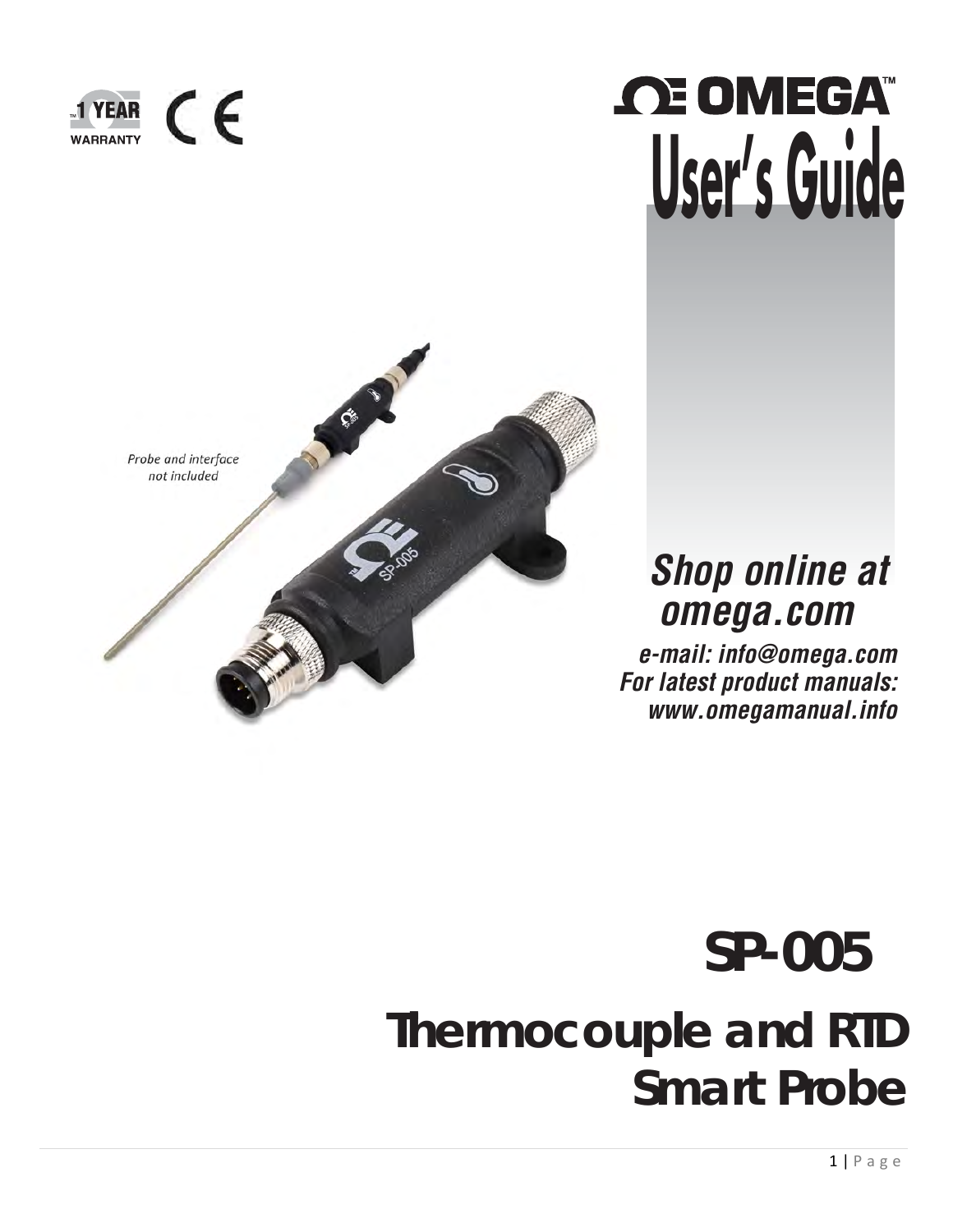## *C***E OMEGA**

**omega.com [info@omega.com](mailto:info@omega.com)**

## **Servicing North America:**

Omega Engineering, Inc. 800 Connecticut Ave. Suite 5N01, Norwalk, CT 06854 Toll-Free: 1-800-826-6342 (USA & Canada only) Customer Service: 1-800-622-2378 (USA & Canada only) Engineering Service: 1-800-872-9436 (USA & Canada only) **U.S.A. Headquarters:** Tel: (203) 359-1660 e-mail: [info@omega.com](mailto:info@omega.com) Fax: (203) 359-7700

The information contained in this document is believed to be correct, but OMEGA accepts no liability for any errors it contains and reserves the right to alter specifications without notice.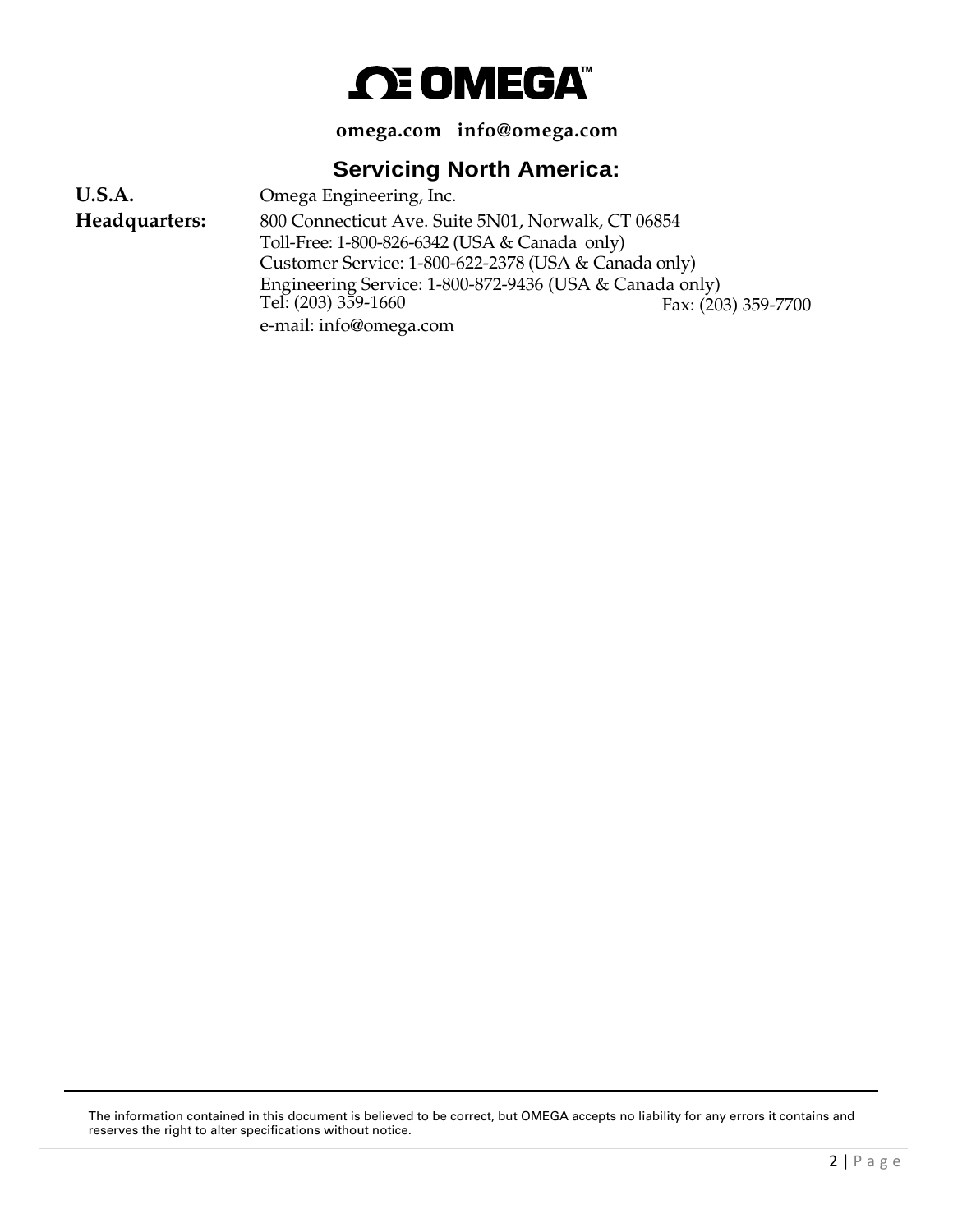## **Table of Contents**

| $\mathbf{1}$ |                    |  |
|--------------|--------------------|--|
| $\mathbf{2}$ |                    |  |
| 3            |                    |  |
|              | 3.1                |  |
|              | 3.2                |  |
| 4            |                    |  |
|              | 4.1                |  |
|              | 4.2                |  |
|              | 4.2.1              |  |
|              | 4.3                |  |
|              | 4.3.1              |  |
|              | 4.4                |  |
|              | 4.5                |  |
|              | 4.6                |  |
| 5            |                    |  |
|              | 5.1                |  |
|              | 5.1.1              |  |
|              | 5.1.2              |  |
|              | 5.1.2.1            |  |
|              | 5.1.2.2            |  |
|              | 5.1.2.3            |  |
|              | 5.1.2.4            |  |
|              | 5.1.3              |  |
|              | 5.1.3.1            |  |
|              | 5.1.3.2            |  |
|              | 5.1.3.3<br>5.1.3.4 |  |
|              | 5.1.3.5            |  |
|              | 5.1.4              |  |
|              | 5.1.5              |  |
|              | 5.1.5.1            |  |
|              | 5.2                |  |
|              | 5.2.1              |  |
|              | 5.2.2              |  |
|              | 5.2.2.1            |  |
|              | 5.2.2.2            |  |
|              | 5.2.2.3            |  |
|              | 5.2.2.4            |  |
|              | 5.2.2.5            |  |
|              | 5.2.3              |  |
|              | 5.2.3.1            |  |
|              | 5.2.3.2            |  |
|              | 5.2.3.3<br>5.2.3.4 |  |
|              | 5.2.3.5            |  |
|              | 5.2.4              |  |
|              | 5.2.5              |  |
|              | 5.2.6              |  |
|              | 5.2.6.1            |  |
|              |                    |  |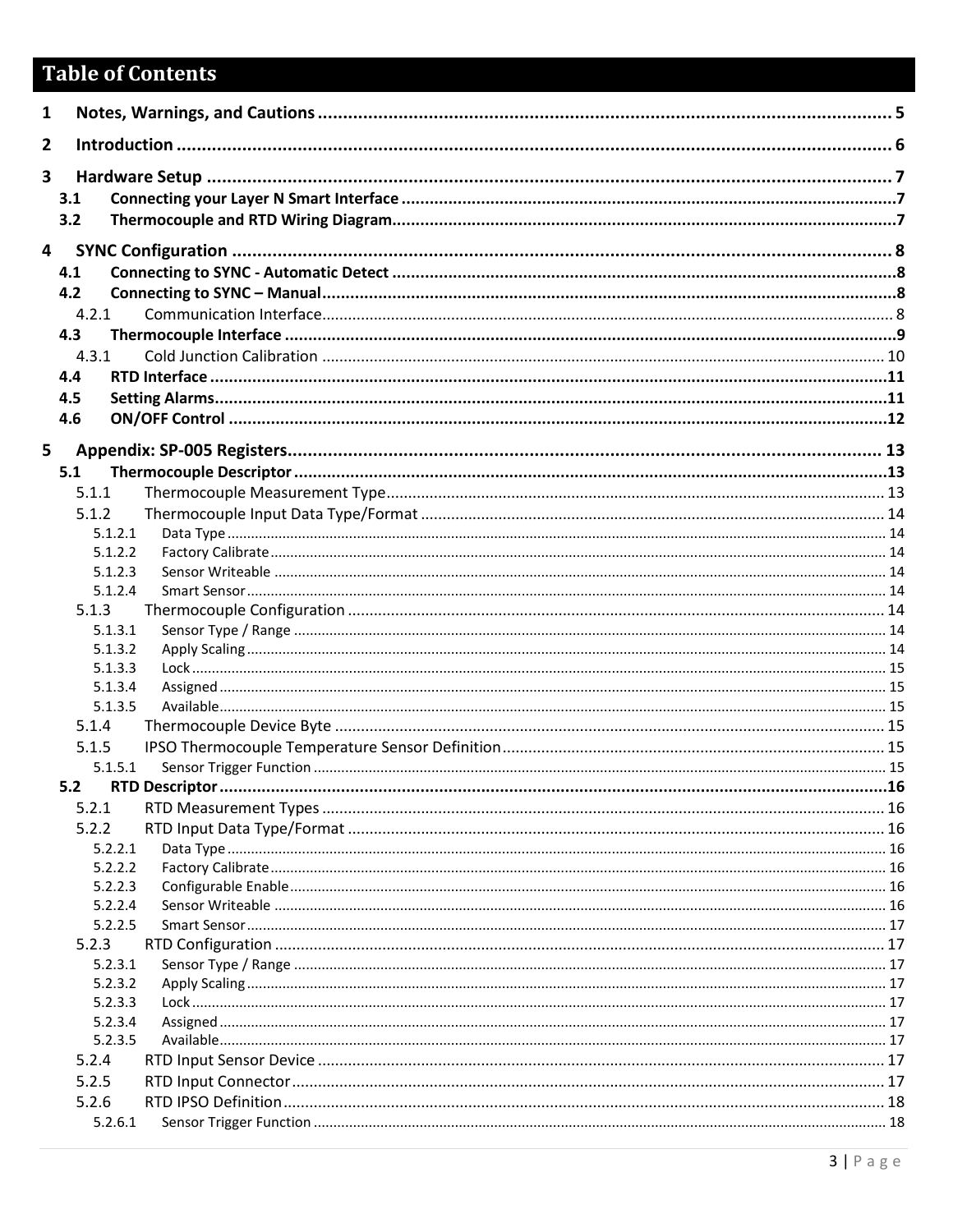| 5.3     |  |
|---------|--|
| 5.3.1   |  |
| 5.3.1.1 |  |
| 5.3.1.2 |  |
| 5.3.1.3 |  |
| 5.3.1.4 |  |
| 5.3.1.5 |  |
| 5.3.1.6 |  |
| 5.3.2   |  |
| 5.3.2.1 |  |
| 5.3.2.2 |  |
| 5.3.2.3 |  |
| 5.3.2.4 |  |
| 5.3.3   |  |
| 5.3.4   |  |
| 5.3.4.1 |  |
| 5.3.5   |  |
| 5.4     |  |
| 5.4.1   |  |
| 5.4.2   |  |
| 5.4.3   |  |
| 5.4.4   |  |
| 6       |  |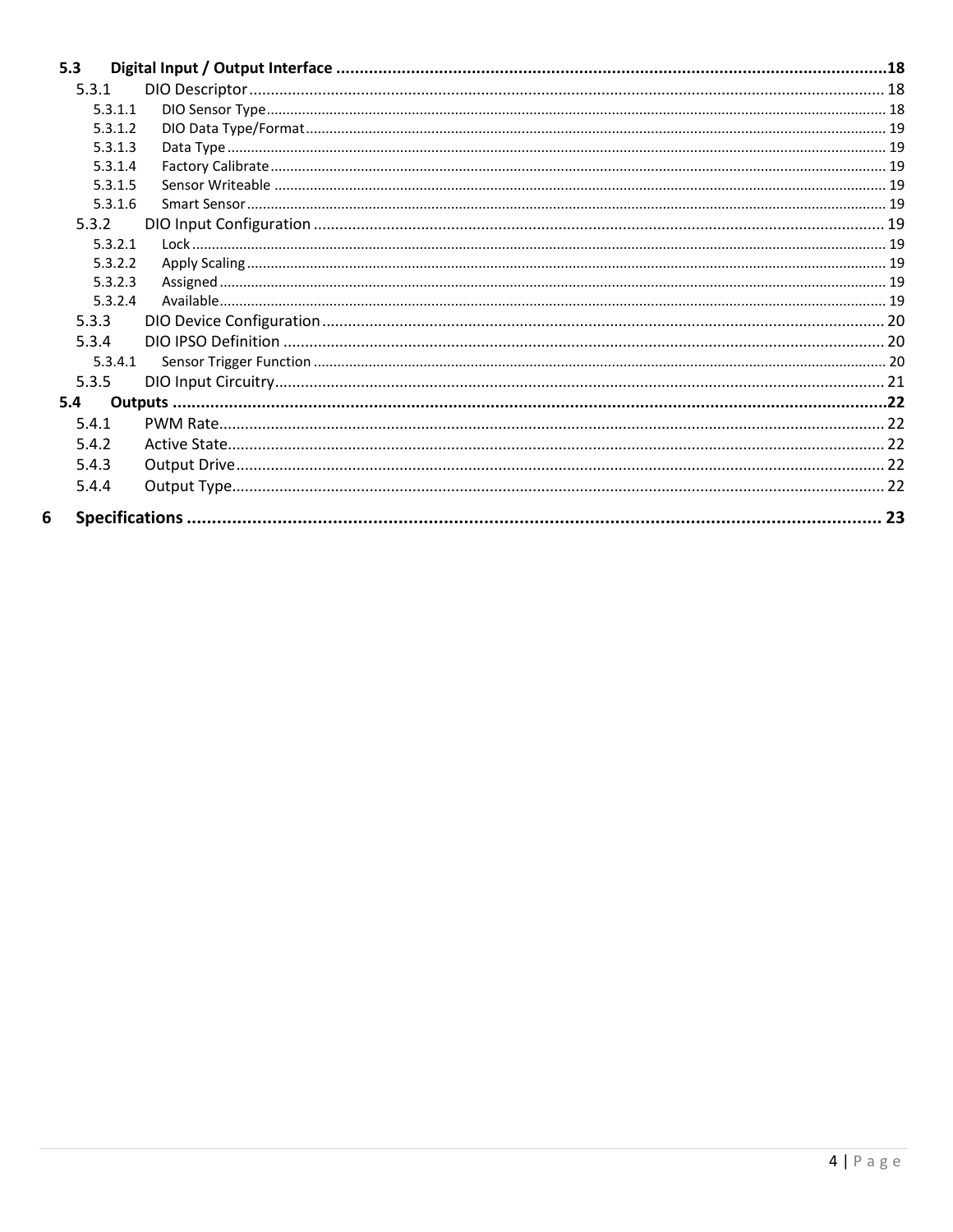## <span id="page-4-0"></span>**1 Notes, Warnings, and Cautions**

If the equipment is used in a manner not specified in this manual, the protection by the equipment may be impaired.

Do not operate the equipment in flammable or explosive environments.

It is important to read and follow all precautions and instructions in this manual before operating or commissioning this device as it contains important information relating to safety and EMC. Failure to follow all the safety precautions may result in injury and / or damage to your equipment.

The following labels identify information that is especially important to note:

**Note:** Provides you with information that is important to successfully setup and use the SP-005.



**Caution or Warning:** Tells you about the risk of electrical shock.

**Caution, Warning, or Important:** Tells you of circumstances that can affect the instruments functionality and must refer to accompanying documents.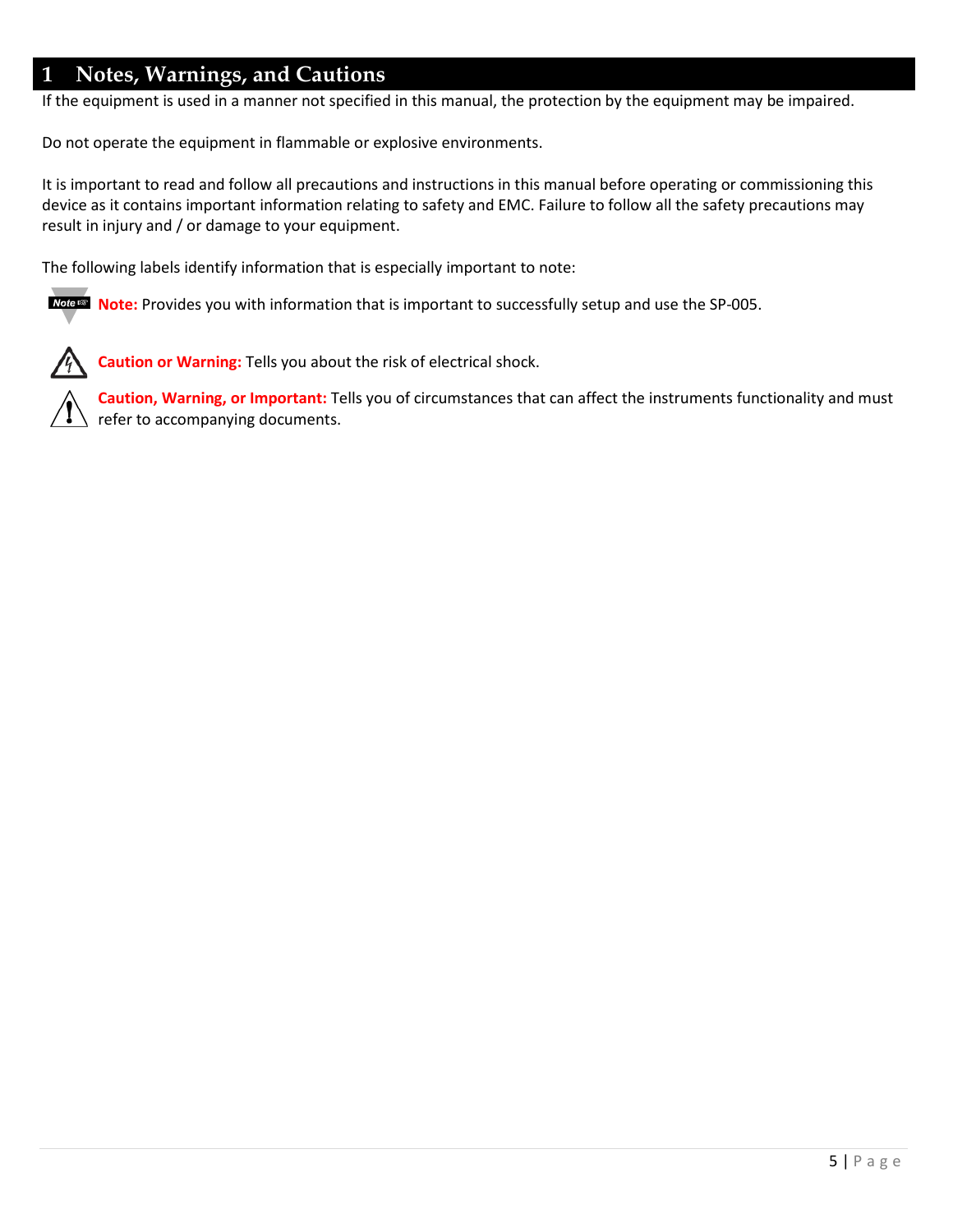## <span id="page-5-0"></span>**2 Introduction**

The Layer N SP-005 Thermocouple and RTD Smart Probe provides an easy way to integrate your thermocouple and RTD probes to the Layer N Ecosystem. The SP-005 accepts standard M12 thermocouples and RTDs through its M12 4-pin connector and Layer N Smart Interfaces through its M12 8-pin connector. The optional M12-S-M-FM connector can be utilized to easily connect wire leads typically found on thermocouples or RTD probes to your SP-005. The SP-005 supports up to 2 thermocouple inputs or a single 2, 3, or 4-wire RTD input.

The Layer N SP-005 features 2 configurable digital I/O pins. These can be used for a myriad of applications including driving relays, physical alarms, or sensing dry contacts like door switches. The SP-005 can also be utilized as an edge controller, with autonomous independent decision-making capabilities to generate local alarms or provide control outputs based on sensor inputs.

#### **Included with your SP-005**

- SP-005 Unit
- Quick Start Guide

#### **Additional Material Needed**

- Layer N Smart Interface\Computer with Windows OS
- SYNC configuration software
- RTD or Thermocouple Probe

#### **Optional Materials**

• M12-S-M-FM Screw Terminal Accessory

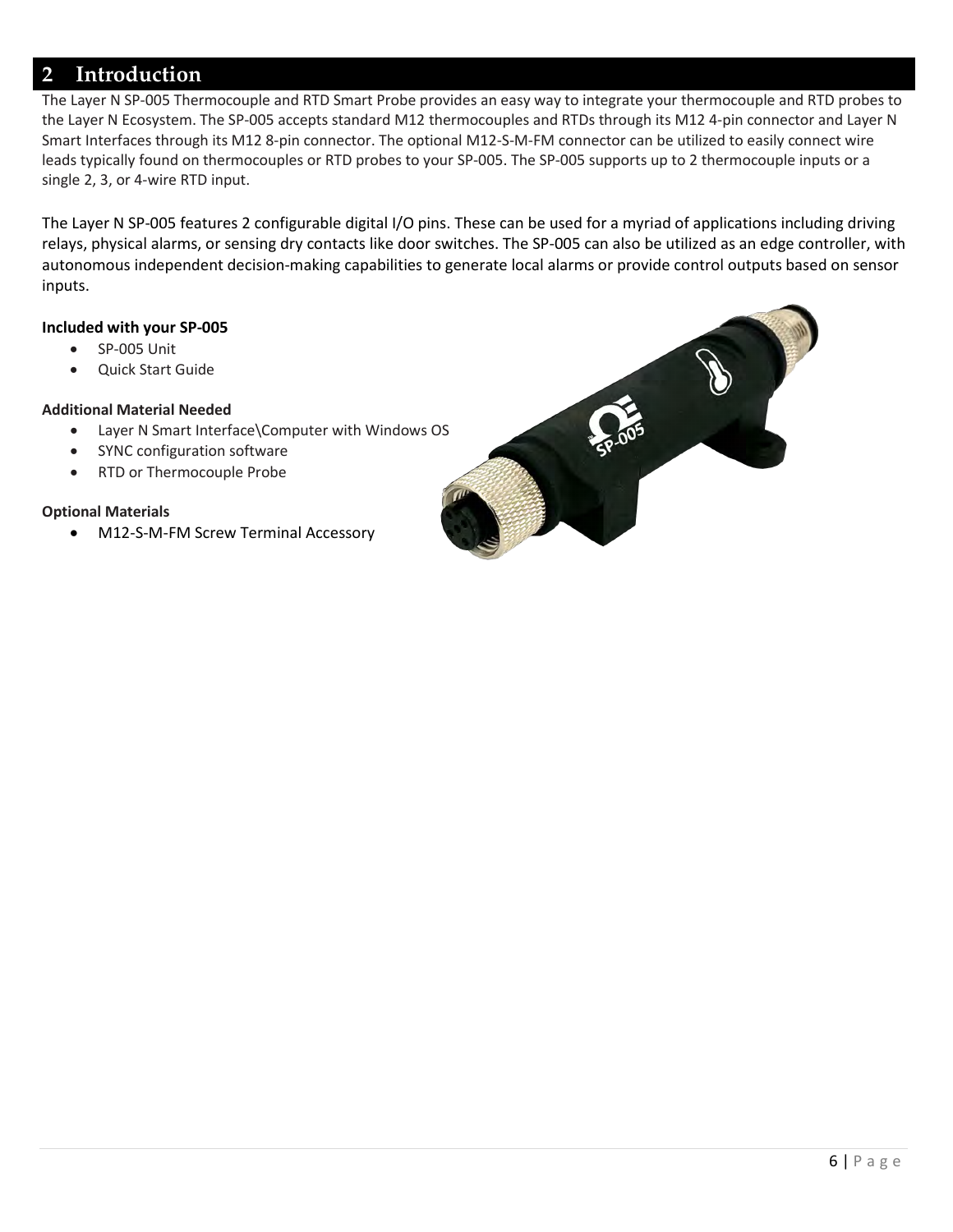## <span id="page-6-0"></span>**3 Hardware Setup**

### <span id="page-6-1"></span>**3.1 Connecting your Layer N Smart Interface**

The SP-005 requires a Layer N Smart Interface to connect to your computer. Use the M12 8-Pin Connector diagram below to connect your SP-005 to your Layer N Smart Interface.



| Pin              | <b>Name</b>      | <b>Function</b>         |
|------------------|------------------|-------------------------|
| Pin 1            | DIO <sub>0</sub> | Discrete I/O Signal 0   |
| Pin 2            | <b>INTR</b>      | <b>Interrupt Signal</b> |
| Pin 3            | <b>SCL</b>       | <b>I2C Clock Signal</b> |
| Pin 4            | <b>SDA</b>       | <b>I2C Data Signal</b>  |
| Pin 5            | Shield           | Shield Ground           |
| Pin 6            | <b>DIO1</b>      | Discrete I/O Signal 1   |
| Pin 7            | <b>GND</b>       | Power Ground            |
| Pin <sub>8</sub> | 3.3VDD           | Power Supply            |

#### <span id="page-6-2"></span>**3.2 Thermocouple and RTD Wiring Diagram**

Most M12 thermocouple and RTD probes can be connected directly to the SP-005. If you are connecting wire directly to the SP-005, view the wiring diagrams provided below:



*M12 4-Pin Connector*

| Pin              | Thermocouple         |
|------------------|----------------------|
| Pin 1            | TC 2 Negative        |
| Pin <sub>2</sub> | <b>TC 1 Positive</b> |
| Pin <sub>3</sub> | TC 1 Negative        |
| Pin 4            | <b>TC 2 Positive</b> |
|                  |                      |



*RTD 4 Wire Option 1 RTD 4 Wire Option 2*





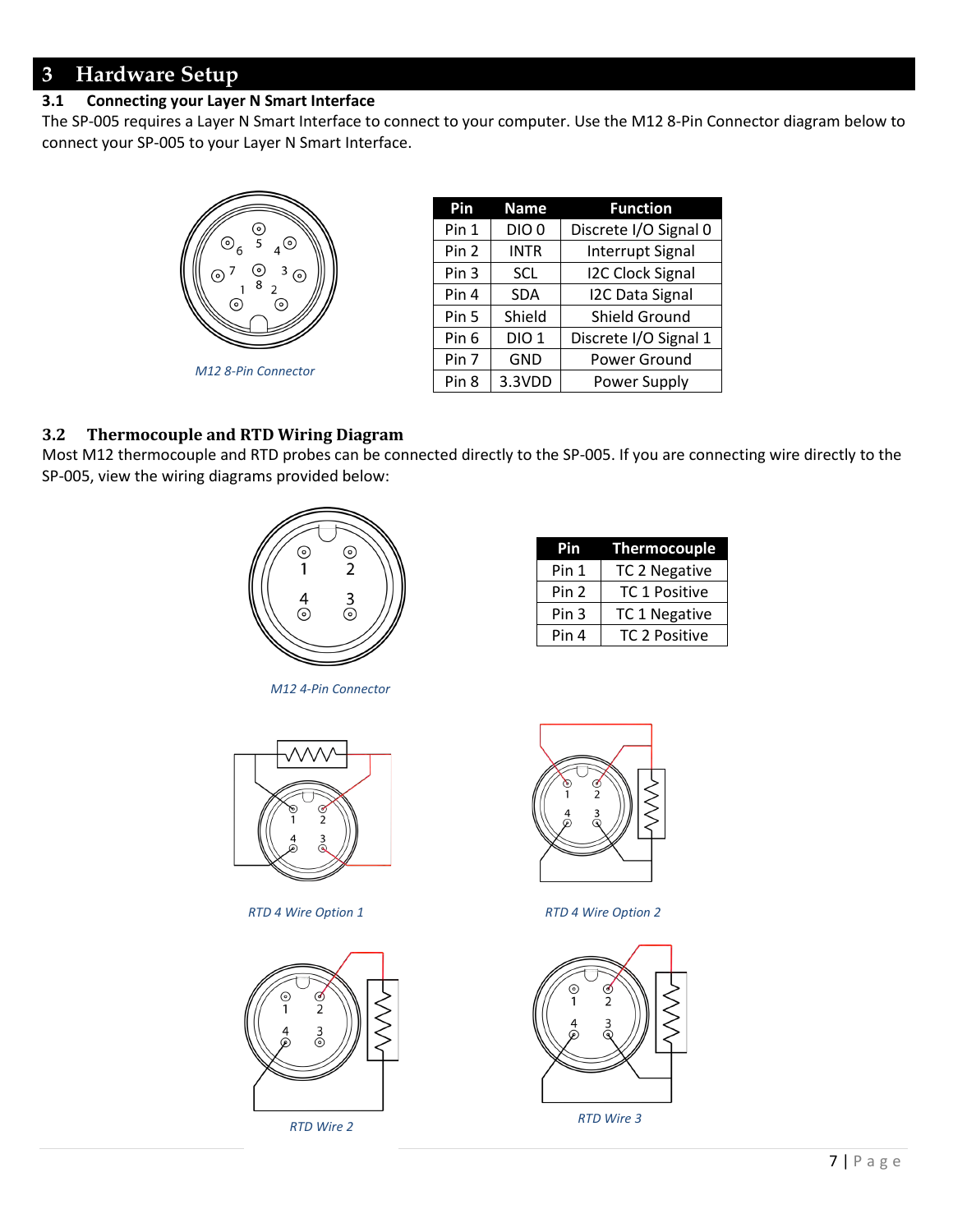### <span id="page-7-0"></span>**4 SYNC Configuration**

Layer N Smart Probe products are easily configurable through SYNC configuration software. Ensure SYNC is running on your Windows OS computer before continuing. Connect your SP-005 to your computer through your Layer N Smart Interface.



**Note: Note:** SYNC is available to download for free on the OMEGA website.

#### <span id="page-7-1"></span>**4.1 Connecting to SYNC - Automatic Detect**

Once the SP-005 and Layer N Smart Interface are connected to your computer, SYNC will automatically detect it and begin displaying temperature readings.

Noter **Note:** If you have successfully connected your SP-005 to SYNC and have readings appearing in SYNC, skip ahead to the section titled **Thermocouple Interfac**e or **RTD Interface**.

#### <span id="page-7-2"></span>**4.2 Connecting to SYNC – Manual**

If SYNC does not automatically detect your device, follow these instructions to manually connect it.

**Step 1:** Click on the  $|\mathbf{+}|$  icon located on the top left of the SYNC interface.

<span id="page-7-3"></span>**Step 2:** Proceed through the Add Device Wizard and click **End Device / Probe**.

#### 4.2.1 **Communication Interface**

Set the communication parameters for the Layer N Smart Interface that you are connecting.

**Note: Note:** The connection type and parameters must be accurate for a proper connection to be established. Failure to accurately setup communication parameters may result in communication errors.

| Add Device Wizard                     |                                                                        |        | ×      | <b>5</b> Add Device Wizard                |                                                                        |        | □      | $\times$        |
|---------------------------------------|------------------------------------------------------------------------|--------|--------|-------------------------------------------|------------------------------------------------------------------------|--------|--------|-----------------|
| <b>Select Communication Interface</b> | Please ensure the device parameters correctly match the settings below |        |        | <b>Select Communication Interface</b>     | Please ensure the device parameters correctly match the settings below |        |        |                 |
| <b>USB</b><br>۰                       | Note: physical connection type must match selected                     |        |        | <b>USBSerial</b>                          | Note: physical connection type must match selected<br>$\bullet$        |        |        |                 |
| Command Timeout                       | 500                                                                    |        |        | BaudRate                                  | 38400                                                                  |        |        | $\lambda\neq 0$ |
| Device Address                        | 1                                                                      |        |        | <b>Command Timeout</b><br><b>DataBits</b> | 500                                                                    |        |        |                 |
| Device IP or Port                     | COM3                                                                   |        |        |                                           | 8                                                                      |        |        |                 |
| <b>Command Timeout</b>                |                                                                        |        |        | Device Address                            | ٦                                                                      |        |        |                 |
|                                       | The maximum time in millisecond for waiting response.                  |        |        | Device IP or Port                         | COM3                                                                   |        |        |                 |
|                                       |                                                                        |        |        | Parity                                    | Even                                                                   |        |        | $\sim$          |
|                                       |                                                                        |        |        | StopBits                                  | One                                                                    |        |        |                 |
|                                       |                                                                        |        |        | <b>BaudRate</b>                           | The baud rate: 115200, 4800, 9600, 19200, 38400, 57600                 |        |        |                 |
|                                       | $<$ Back                                                               | Finish | Cancel |                                           | $<$ Back                                                               | Finish | Cancel |                 |

#### *USB Communication Interface USB Serial Communication Interface*

- **Connection Type:** Select the type of connection you have between your SP-005 and your computer.
- **Command Timeout:** The maximum time (in milliseconds) for a command to be completed before the command is aborted.

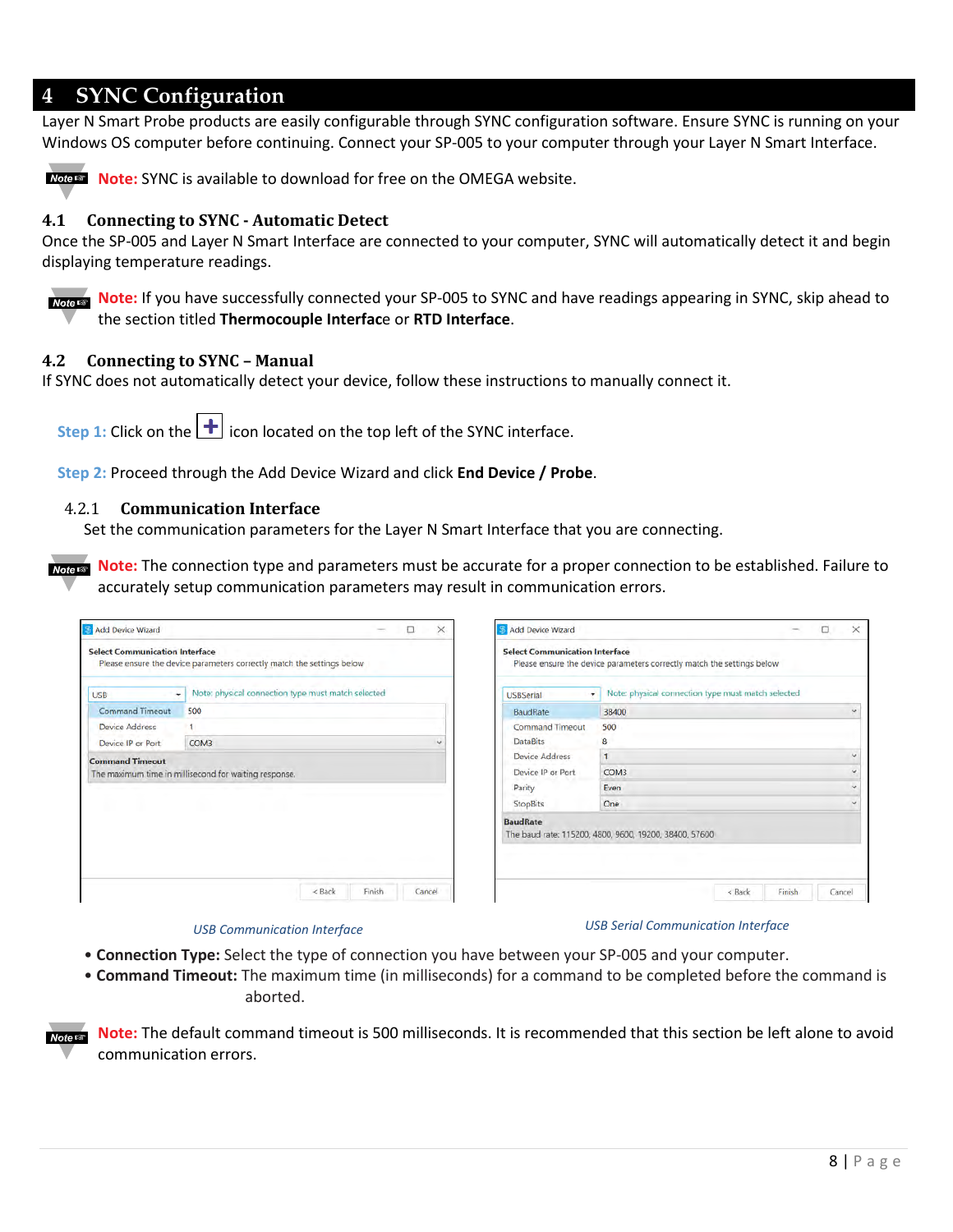• **Device Address:** If your Smart Interface is part of a Network, enter the Network Address here. The default network address is 1 for most devices. Please refer to the manual of your Smart Interface for more information.



**Note:** The default Device Address is 1.

• **Device IP or Port:** The COM port number that your device is connected to on your computer.

**Important:** The following parameters should **NOT** be changed. These settings should **NOT** be changed unless the configuration has been done on the interface.

- **BaudRate:** Controls bits per second
- **DataBits:** The number of 'bits' in each character sent.
- **Parity:** A means of checking correctness of character by adding an extra 'bit' to the character and setting the value based on all the other bits in the character.
- **StopBits:** The number of 'bits' used to indicate the end of the character.

Once you have completed setting the communication parameters for your device, click **Finish**.

#### <span id="page-8-0"></span>**4.3 Thermocouple Interface**

The SP-005 provides interfaces to type J, K, T, E, N, R, S, B and C thermocouples with the capability of enabling or disabling the open detect feature. To use these features, follow these steps:

|             | <b>Inputs</b>  | Outputs            |                    | <b>Device Settings</b> |                                                                    |                      | Device_242E2C0B |
|-------------|----------------|--------------------|--------------------|------------------------|--------------------------------------------------------------------|----------------------|-----------------|
| <b>Type</b> | <b>DUAL TC</b> |                    | $\pmb{\mathrm{v}}$ |                        |                                                                    |                      |                 |
| TC          |                | Input <sub>0</sub> |                    | ÷                      | Sensor Input0<br><sup>4</sup> Sensor                               |                      |                 |
| TC          |                | Input1             |                    | ۰                      | Name                                                               | Input <sub>0</sub>   |                 |
|             |                |                    |                    |                        | <b>Measurement Type</b><br><sup>4</sup> Device Range/Type<br>Range | TC<br>$\overline{K}$ | $\checkmark$    |
|             |                |                    |                    |                        | 4 I/O Signals                                                      |                      |                 |
|             |                |                    |                    |                        | Open Detect                                                        | <b>ENABLE</b>        | $\backsim$      |

**Step 1:** Click the **Inputs** configuration tab on SYNC and choose your input type from the **Type** dropdown.

**Step 2:** Click the input you wish to configure and select your thermocouple type from the **Device Range/Type** dropdown. **Step 3:** Click the **Open Detect** dropdown and choose to enable or disable it.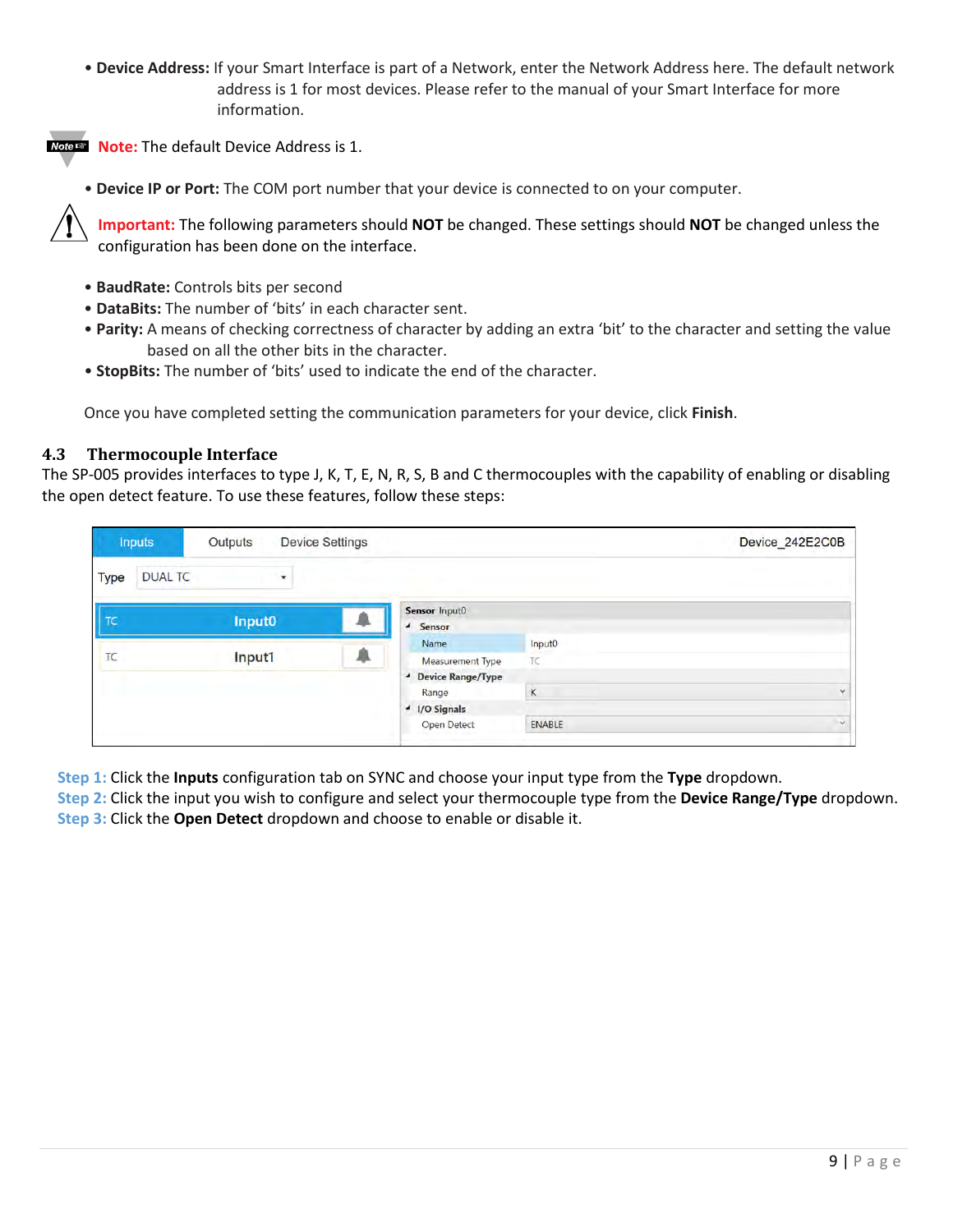#### <span id="page-9-0"></span>4.3.1 **Cold Junction Calibration**

The SP-005 has automatic Cold Junction Compensation and is factory calibrated so that in most cases it needs no adjustment. If increased accuracy is desired, Cold Junction Calibration can be performed as described below:

| <b>TC</b> | Input0 | Sensor Input0                                                       |               |
|-----------|--------|---------------------------------------------------------------------|---------------|
|           |        | Sensor<br>$\overline{ }$                                            |               |
|           |        | Name                                                                | Input0        |
|           | Input1 | <b>Measurement Type</b>                                             | TC            |
|           |        | <b>Device Range/Type</b><br>٠                                       |               |
|           |        | Range                                                               | K             |
|           |        | <b>I/O Signals</b><br>٠                                             |               |
|           |        | <b>Open Detect</b>                                                  | <b>ENABLE</b> |
|           |        | <b>Name</b><br>A given sensor name. Maximum length is 16 characters |               |

**Step 1:** Ensure your thermocouple has been configured in the previous section and click **Calibration** beneath the input interface.

| <b>E</b> ICE POINT | 1 Point                                                                                                                                                                                                      |  |  |
|--------------------|--------------------------------------------------------------------------------------------------------------------------------------------------------------------------------------------------------------|--|--|
|                    | Completely fill a styrofoam or insulated cup with ice, perferably crushed, if you have it. You add clean tap                                                                                                 |  |  |
|                    | water just to the top of the ice and let sit for 4 to 5 minutes to allow the temperature to stabilize at 32°F.<br>Once the temperature is stable, calibrate the ice point by clicking the "Calibrate" button |  |  |

**Step 2:** Insert the probe into 0°C (32°F) reference as outlined in SYNC and allow it to stabilize. Once the thermocouple is stable in a 0°C environment, click **Calibrate**.

For thermocouples that do not read to 0°C, One-Point Calibration can be used instead of Ice-Point Calibration.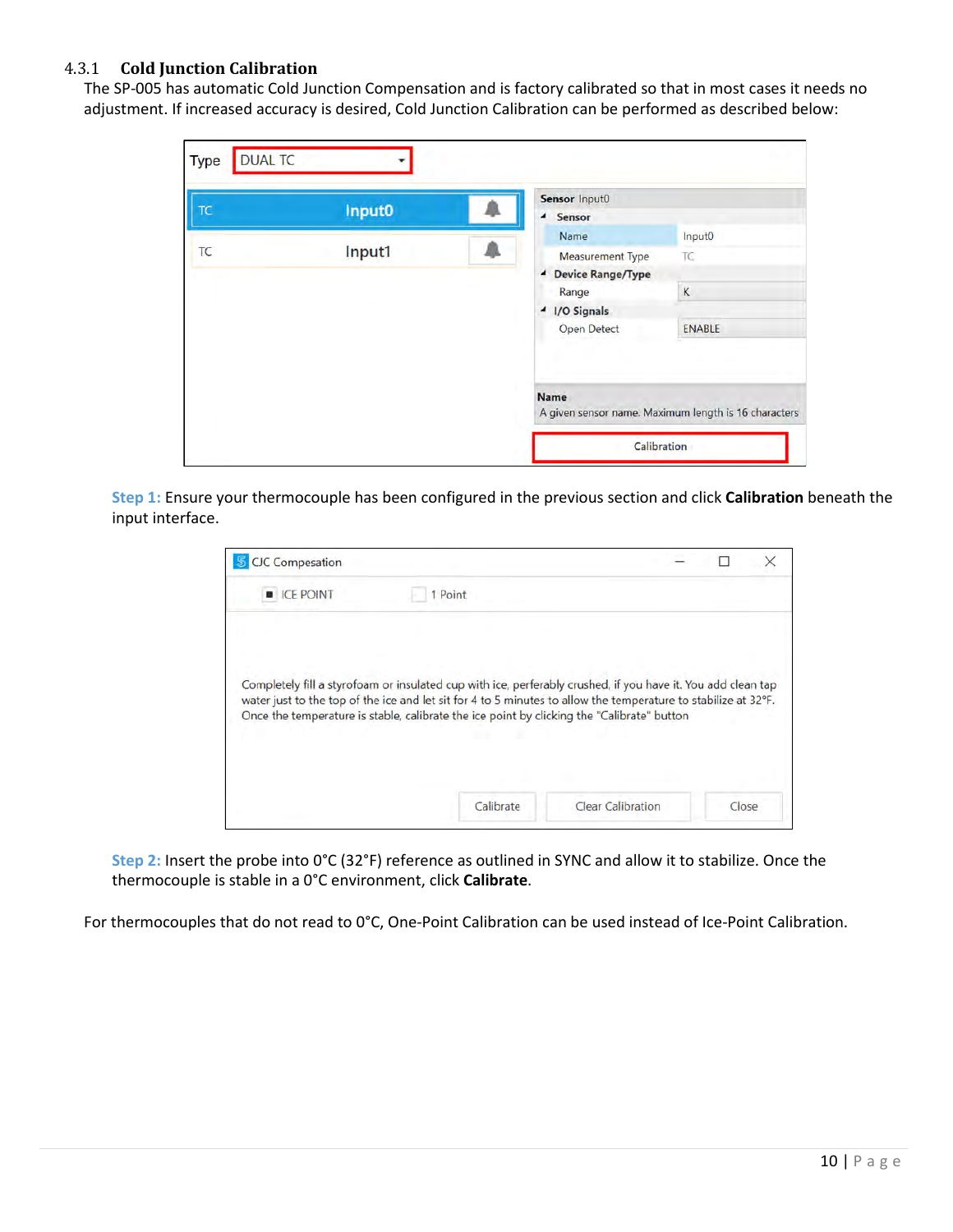#### <span id="page-10-0"></span>**4.4 RTD Interface**

The SP-005 supports 100, 500, and 1000 ohm Platinum RTD sensors in 2, 3, and 4-wire configurations. To use these features, follow these steps:

| <b>Inputs</b>             | Outputs |   | <b>Device Settings</b> |                                |                    | Device_242E2C0B |
|---------------------------|---------|---|------------------------|--------------------------------|--------------------|-----------------|
| <b>RTD</b><br><b>Type</b> |         | ۰ |                        |                                |                    |                 |
| <b>RTD</b>                | Input0  |   |                        | Sensor Input0<br>▲ Sensor      |                    |                 |
|                           |         |   |                        | Name                           | Input <sub>0</sub> |                 |
|                           |         |   |                        | Measurement Type               | <b>RTD</b>         |                 |
|                           |         |   |                        | <sup>4</sup> Device Range/Type |                    |                 |
|                           |         |   |                        | Range                          | 100 / 385          |                 |
|                           |         |   |                        | ▲ I/O Signals                  |                    |                 |
|                           |         |   |                        | <b>WIRE</b>                    | 4 WIRE             |                 |

**Step 1:** Click the **Inputs Configuration Tab** on SYNC and choose your input type from the **Type** dropdown. **Step 2:** Click the input you wish to configure and select your RTD type from the **Device Range/Type** dropdown. **Step 3:** Click the **Wire** dropdown and choose your wiring configuration.

#### <span id="page-10-1"></span>**4.5 Setting Alarms**

| û                       | Condition:<br><b>High Threshold</b><br>Duration (s)<br>Sensor:                                      |
|-------------------------|-----------------------------------------------------------------------------------------------------|
| V<br>Alarm <sub>1</sub> | $0 \frac{\star}{\star}$<br>Above<br>Input0<br>25<br>for<br>۰                                        |
|                         | Action:                                                                                             |
|                         | <b>Transmit Notification</b><br>٠                                                                   |
|                         | Output0<br>$\overline{\phantom{a}}$<br>Tum On<br>٠                                                  |
|                         | $0\frac{\bullet}{\bullet}$<br>Transmission interval to<br>Change<br>(s)<br>$\overline{\phantom{a}}$ |
|                         | Recovery:<br>Duration (s)                                                                           |
|                         | $0 \triangleq$<br>Clear Alarm<br>And<br><b>Transmission interval</b><br>After<br>Reset<br>٠<br>۰    |

Alarms are set by clicking the **interpreneus SYNC** on the desired input signal found in the **Inputs Configuration Tab**. Setup the threshold and alarm type in the **Condition** section and then select which output to turn on in the **Action** section. The alarm can be set to be latching or non-latching in the **Recovery** section.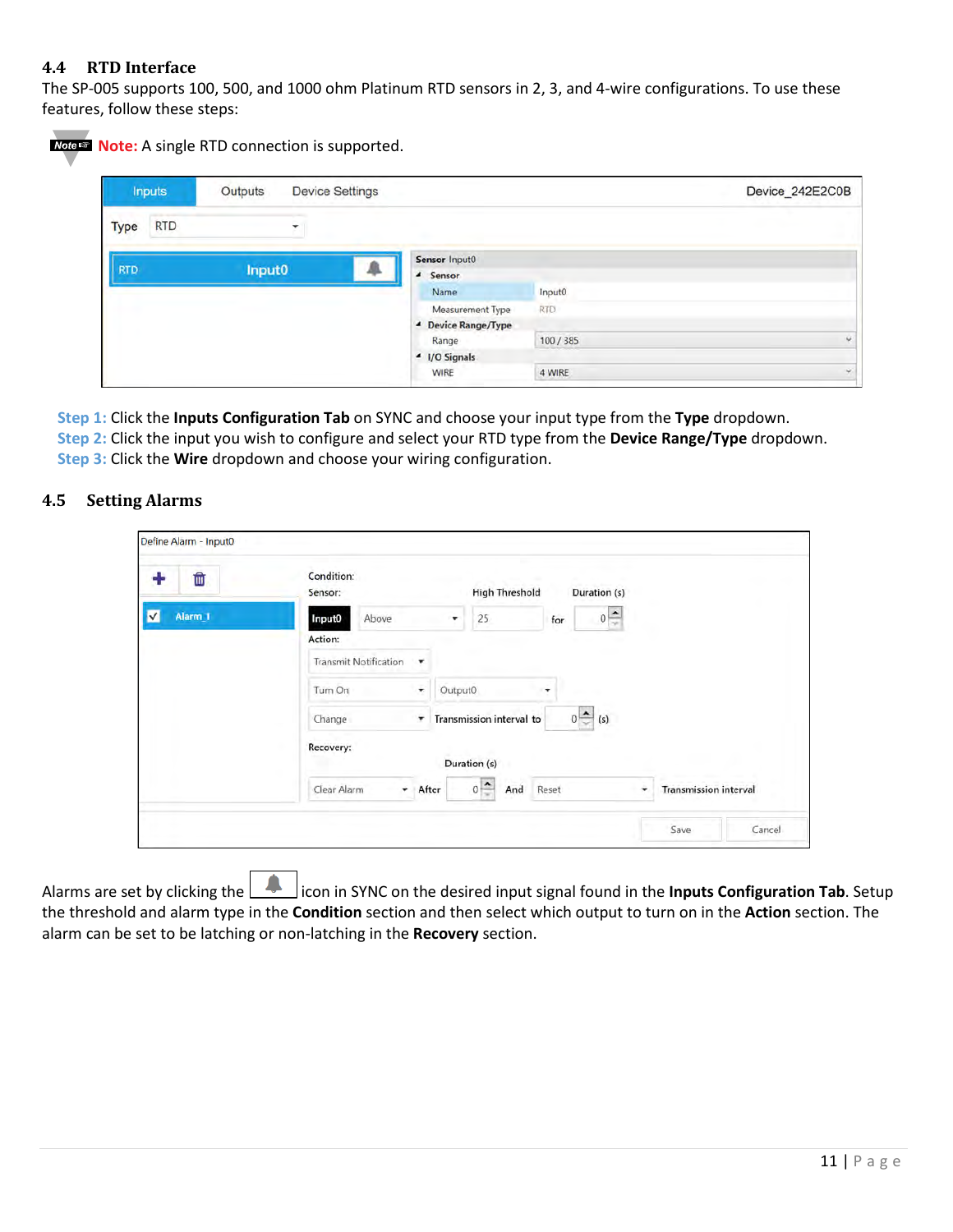### <span id="page-11-0"></span>**4.6 ON/OFF Control**

To configure ON/OFF Control on a device, navigate to the **Output Configuration Tab** in SYNC and click on the  $\boxed{1}$  icon located to the right of the available outputs. Clicking the icon will open **Define ON/OFF Control** dialog box as seen below. Choose the input with the active alarm that you would like to control and set your preferred parameters.

| √ Enable Control |                        |                 |                 |  |
|------------------|------------------------|-----------------|-----------------|--|
| <b>Inputs</b>    |                        | <b>Setpoint</b> |                 |  |
| Input0           |                        | 0               |                 |  |
| Output           | <b>Control Actions</b> |                 | <b>DeadBand</b> |  |
| Output0          | Reverse                |                 | ᄉ<br>0<br>u     |  |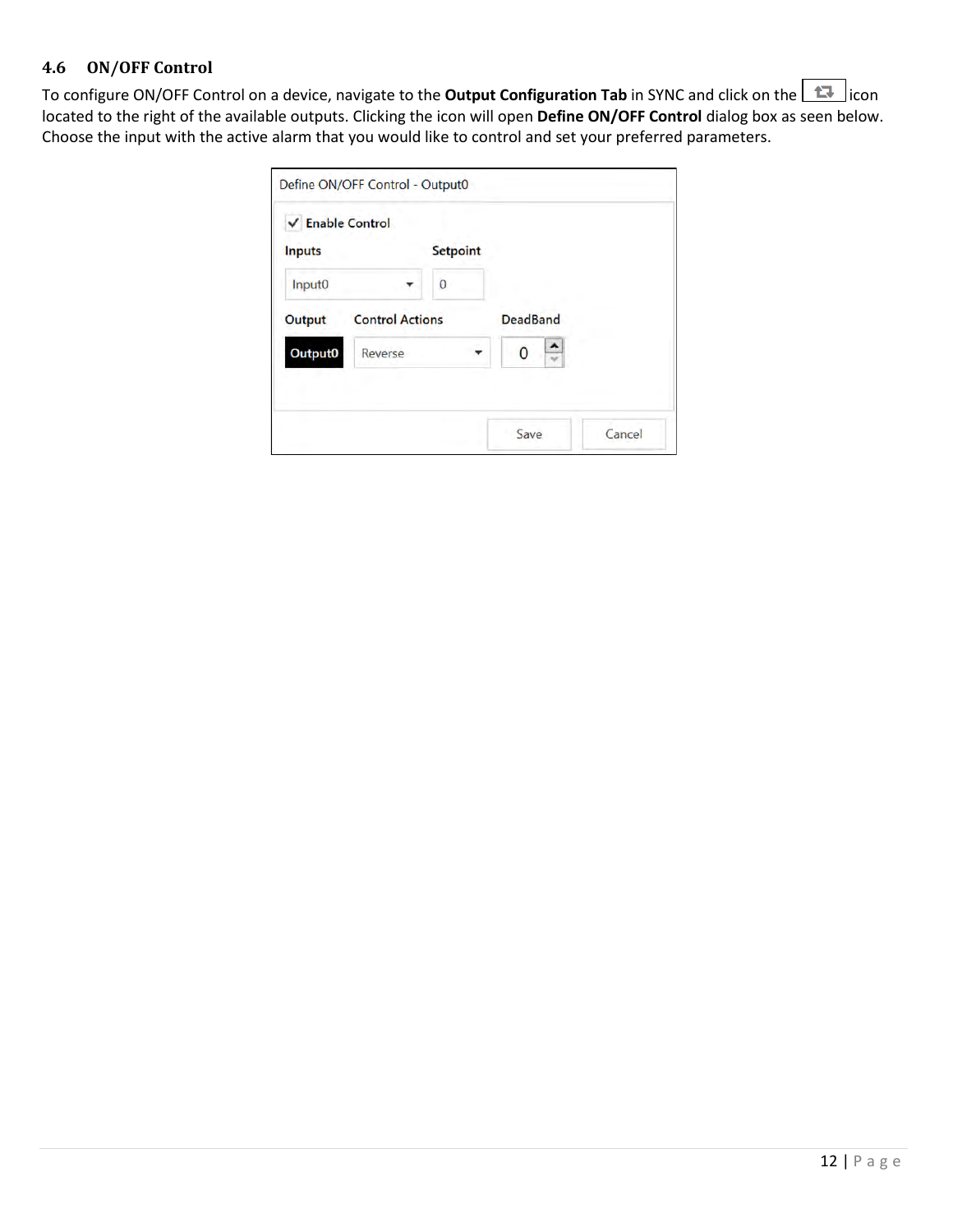## <span id="page-12-0"></span>**5 Appendix: SP-005 Registers**

The following Appendix provides the registers and list index for the Layer N SP-005 Thermocouple and RTD Smart Probe. This information is intended to aid users who will be making configurations and adjustments to their Layer N SP-005 Thermocouple and RTD Smart Probe through the Command Line Interface or other custom interfaces.

Smart Probe devices share a common platform architecture that provides extensive monitoring and control capabilities thru a set of platform generic registers. These registers may be accessed using I2C based commands directly to the Smart Probe devices or thru a set of Modbus based registers when using Omega Interface devices. Refer to the *Smart Sensor Device Interface* manual for further information.

When powered on or after a device reset each Smart Sensor based device will enumerate 1 or more sensor instances which are described by the device specific Sensor Descriptors which include configuration options, measurement type and units of measure for the corresponding sensor values. Additional sensor information is provided in sensor specific IPSO object descriptions which include extended measurement type, precision and tracking of minimum/maximum readings.

Each enumerated Sensor has a Descriptor Base address location and a Sensor IPSO / Configuration structure address location based on the sensor mix selected.

| <b>Sensor</b> | <b>Descriptor Base</b> | <b>IPSO/Configuration</b> |                | <b>Sensor Enumeration</b> |                |
|---------------|------------------------|---------------------------|----------------|---------------------------|----------------|
|               | 0x0060 (0xf030)        | 0x08a8 (0xf454)           | Thermocouple 1 | Thermocouple 1            | <b>RTD</b>     |
|               | 0x0068 (0xf034)        | 0x09a8 (0xf4d4)           | DIO (SP-005-1) | Thermocouple 2            | DIO (SP-005-1) |
|               | 0x0070 (0xf048)        | 0x0aa8 (0xf554)           |                | DIO (SP-005-1)            |                |
|               |                        |                           |                |                           |                |

#### <span id="page-12-1"></span>**5.1 Thermocouple Descriptor**

The Thermocouple Input Interface provides interfaces to type J, K, T, E, N, R, S, B and C thermocouples. The Sensor Configuration and Sensor Device fields may be written to provide control of the overall function of the channel and the thermocouple types used.

| <b>Offset</b> | <b>Name</b>      |         | <b>Description</b>           |
|---------------|------------------|---------|------------------------------|
| 0x00          | Measurement Type | 0x20    | Thermocouple Temperature     |
| 0x01          | Data Type/Format |         | Float, writeable             |
| 0x02          | Configuration    | 0x4?    | Determines Thermocouple type |
| 0x03          | Sensor Device    | $0x$ ?? | Determines connection type   |
| 0x040x08      | UOMR             |         | Units of measure             |

#### <span id="page-12-2"></span>5.1.1 **Thermocouple Measurement Type**

The Thermocouple interface provides a measurement of temperature in °C.

| <b>Sensor Type</b> | <b>SI Derived Units</b> | <b>Measurement</b>       |
|--------------------|-------------------------|--------------------------|
| 0x20               |                         | Thermocouple Temperature |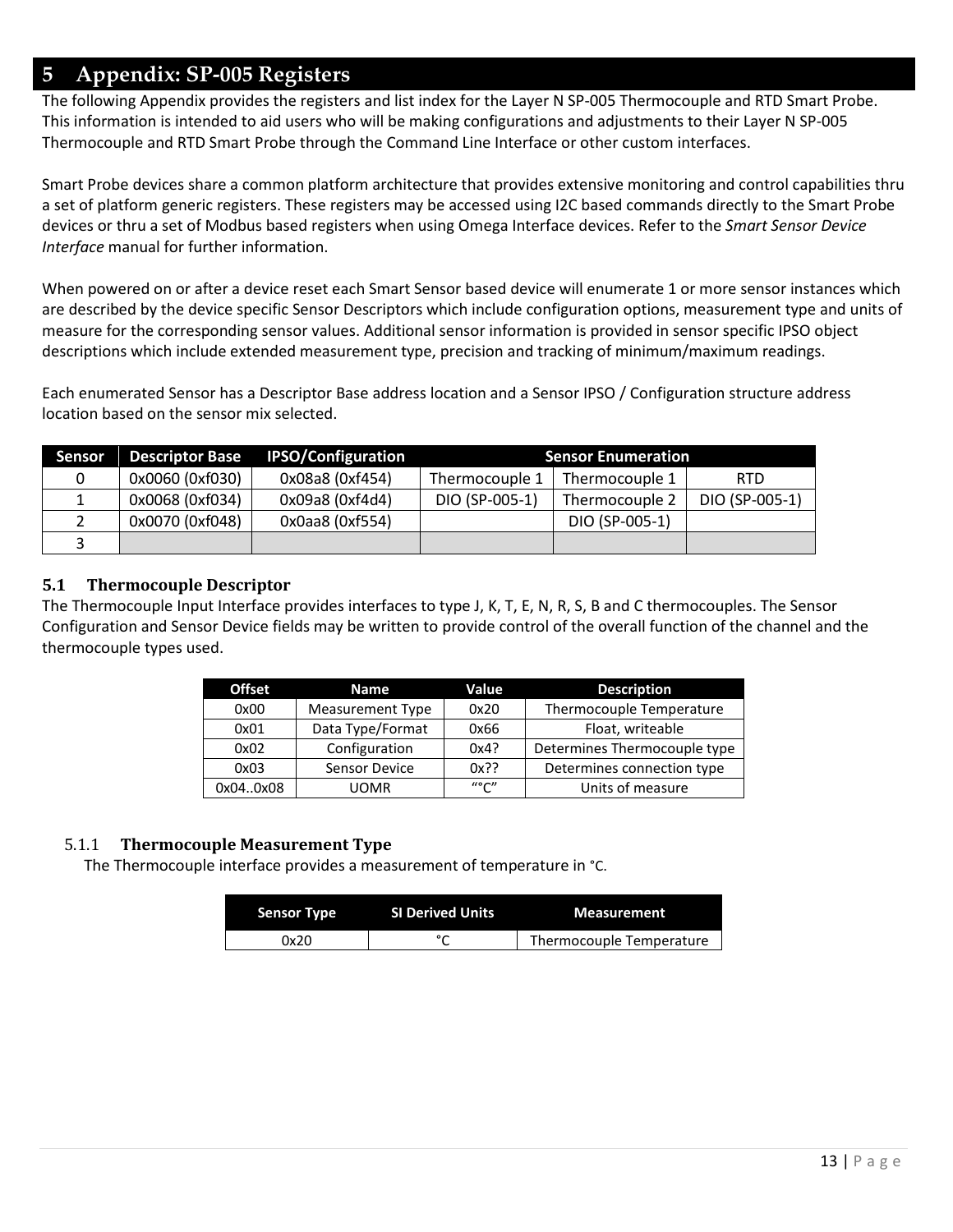#### <span id="page-13-0"></span>5.1.2 **Thermocouple Input Data Type/Format**

The SP-005 supports extended configuration and provides factory calibration. All data values are returned as 32-bit floating point values.

| <b>Thermocouple Input Data Type</b> |           |           |  |                       |  |  |  |  |  |  |  |
|-------------------------------------|-----------|-----------|--|-----------------------|--|--|--|--|--|--|--|
|                                     |           |           |  |                       |  |  |  |  |  |  |  |
| Smart                               | Sensor    | Factory   |  |                       |  |  |  |  |  |  |  |
| Sensor                              | Writeable | Calibrate |  | Data Type<br>Reserved |  |  |  |  |  |  |  |
|                                     |           |           |  | $0x06 == FLOAT$       |  |  |  |  |  |  |  |

#### <span id="page-13-1"></span>5.1.2.1 *Data Type*

<span id="page-13-2"></span>The 4-bit Data Type field determines the type of data of the specific sensor.

#### 5.1.2.2 *Factory Calibrate*

The Factory Calibrate bit is used during factory calibration. If set, the factory calibration attributes are applied to the sensor reading before the sensor scaling. If clear, not factory calibration attributes are applied. If the sensor does not support factory calibration the Factory Calibrate bit is ignored and will always read as 0.

#### <span id="page-13-3"></span>5.1.2.3 *Sensor Writeable*

If the Sensor Writeable bit is set the sensor value may be overwritten with a preset value. This capability is useful in sensors such as up/down counters, where a preset, or possibly a zero value must be written to the sensor value.

#### <span id="page-13-4"></span>5.1.2.4 *Smart Sensor*

Refer to the *Smart Sensor Device Interface* documentation.

#### <span id="page-13-5"></span>5.1.3 **Thermocouple Configuration**

| <b>Thermocouple Configuration</b> |          |                         |      |                     |           |  |  |  |  |  |
|-----------------------------------|----------|-------------------------|------|---------------------|-----------|--|--|--|--|--|
|                                   |          |                         |      |                     |           |  |  |  |  |  |
| Available                         | Assigned | Apply<br><b>Scaling</b> | Lock | Sensor Type (Range) |           |  |  |  |  |  |
|                                   | *        |                         |      |                     | See Below |  |  |  |  |  |

#### <span id="page-13-6"></span>5.1.3.1 *Sensor Type / Range*

| <b>Sensor Type</b> | <b>Sensor Input Type (Range)</b> |      | <b>Measurement Type</b> |
|--------------------|----------------------------------|------|-------------------------|
| 0x00               | Type J                           | 0x20 | Temperature (°C)        |
| 0x01               | Type K                           | 0x20 | Temperature (°C)        |
| 0x02               | Type T                           | 0x20 | Temperature (°C)        |
| 0x03               | Type E                           | 0x20 | Temperature (°C)        |
| 0x04               | Type N                           | 0x20 | Temperature (°C)        |
| 0x05               | Reserved                         | 0x20 | Temperature (°C)        |
| 0x06               | Type R                           | 0x20 | Temperature (°C)        |
| 0x07               | Type S                           | 0x20 | Temperature (°C)        |
| 0x08               | Type B                           | 0x20 | Temperature (°C)        |
| 0x09               | Type C                           | 0x20 | Temperature (°C)        |

#### <span id="page-13-7"></span>5.1.3.2 *Apply Scaling*

For more information on Gain and Offset, refer to the Smart Sensor Manual. If set, the user defined Offset and Gain values will be used to adjust the sensor reading:

Result = (Raw Reading \* Gain) + Offset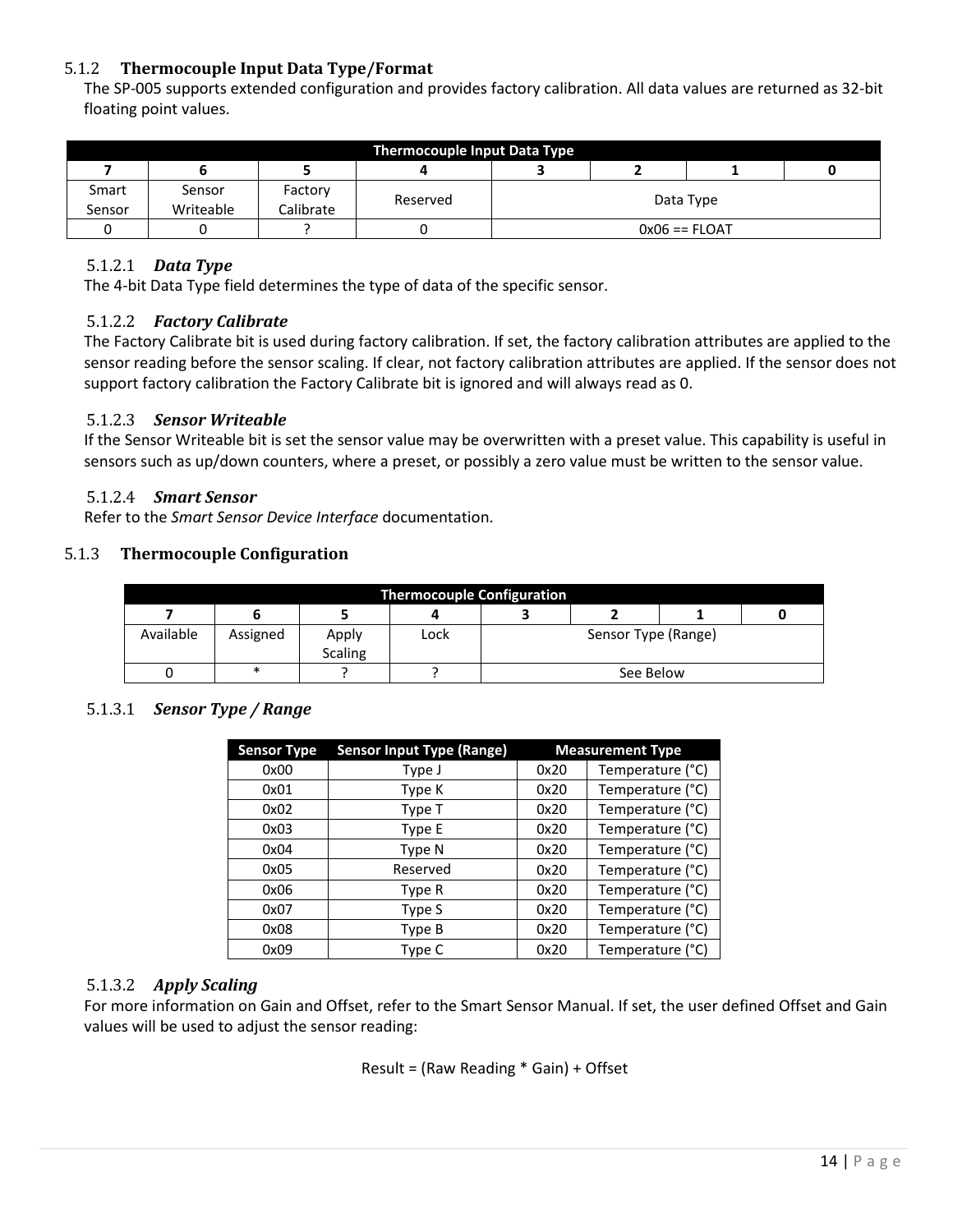#### <span id="page-14-0"></span>5.1.3.3 *Lock*

If set, the user specified units of measure string (4-character maximum) will be used in place of the default units of measure.

#### <span id="page-14-1"></span>5.1.3.4 *Assigned*

<span id="page-14-2"></span>Refer to the *Smart Sensor Device Interface* documentation.

#### 5.1.3.5 *Available*

Refer to the *Smart Sensor Device Interface* documentation.

#### <span id="page-14-3"></span>5.1.4 **Thermocouple Device Byte**

The Sensor Device byte determines whether the Open Circuit detection is enabled.

| $I/O$ (TC) |  |  |                     |  |  |  |  |  |  |  |  |  |
|------------|--|--|---------------------|--|--|--|--|--|--|--|--|--|
|            |  |  |                     |  |  |  |  |  |  |  |  |  |
|            |  |  | Open Circuit Detect |  |  |  |  |  |  |  |  |  |
|            |  |  | Disabled            |  |  |  |  |  |  |  |  |  |
|            |  |  | <b>Enabled</b>      |  |  |  |  |  |  |  |  |  |

#### <span id="page-14-4"></span>5.1.5 **IPSO Thermocouple Temperature Sensor Definition**

The Thermocouple sensor IPSO definition provides signal range, measured min/max values, and IPSO object type information. The Range information is Thermocouple Type dependent.

| <b>Offset</b> | <b>Name</b>             | Value |                                  | <b>Description</b> |                  |
|---------------|-------------------------|-------|----------------------------------|--------------------|------------------|
| 0x00          | Sensor Type             | 3303  | Temperature (oC)                 |                    |                  |
| 0x02          | Precision               | 1     | Provides reading of xxx.x        |                    |                  |
| 0x04          | Sensor Trigger Function | ??    | See 4.1.5.1                      |                    |                  |
| 0x08          | Min Measured            | ??    | Minimum reading since last reset |                    |                  |
| 0x0c          | Max Measured            | ??    | Maximum reading since last reset |                    |                  |
| 0x10          | Min Range               | ??    | <b>Type</b>                      | <b>Min Range</b>   | <b>Max Range</b> |
|               |                         |       |                                  | $-210$             | 1200             |
|               |                         |       | К                                | $-160$             | 1272             |
|               |                         |       | т                                | -190               | 400              |
|               |                         |       | E                                | $-220$             | 1000             |
| 0x14          | Max Range               | ??    | N                                | $-100$             | 1300             |
|               |                         |       | R                                | 40                 | 1788             |
|               |                         |       | S                                | 100                | 1768             |
|               |                         |       | B                                | 640                | 1820             |
|               |                         |       | x                                | 0                  | 2320             |

#### <span id="page-14-5"></span>5.1.5.1 *Sensor Trigger Function*

The Sensor Trigger function is used to reset the IPSO min/max values as well as control the ICE Point / Single-Point Calibration process.

| <b>Sensor Trigger Function</b> |    |                      |                              |                     |    |                |                      |  |  |  |  |  |
|--------------------------------|----|----------------------|------------------------------|---------------------|----|----------------|----------------------|--|--|--|--|--|
|                                |    |                      | 4                            |                     |    |                |                      |  |  |  |  |  |
| 0                              |    |                      |                              |                     |    |                | Reset<br>Min/Max     |  |  |  |  |  |
| 15                             | 14 | 13                   | 12                           | 11                  | 10 | q              |                      |  |  |  |  |  |
| 0                              |    | Calibration<br>Reset | Calibration<br><b>Status</b> | Calibration<br>Mode |    | Capture<br>Low | Calibration<br>Start |  |  |  |  |  |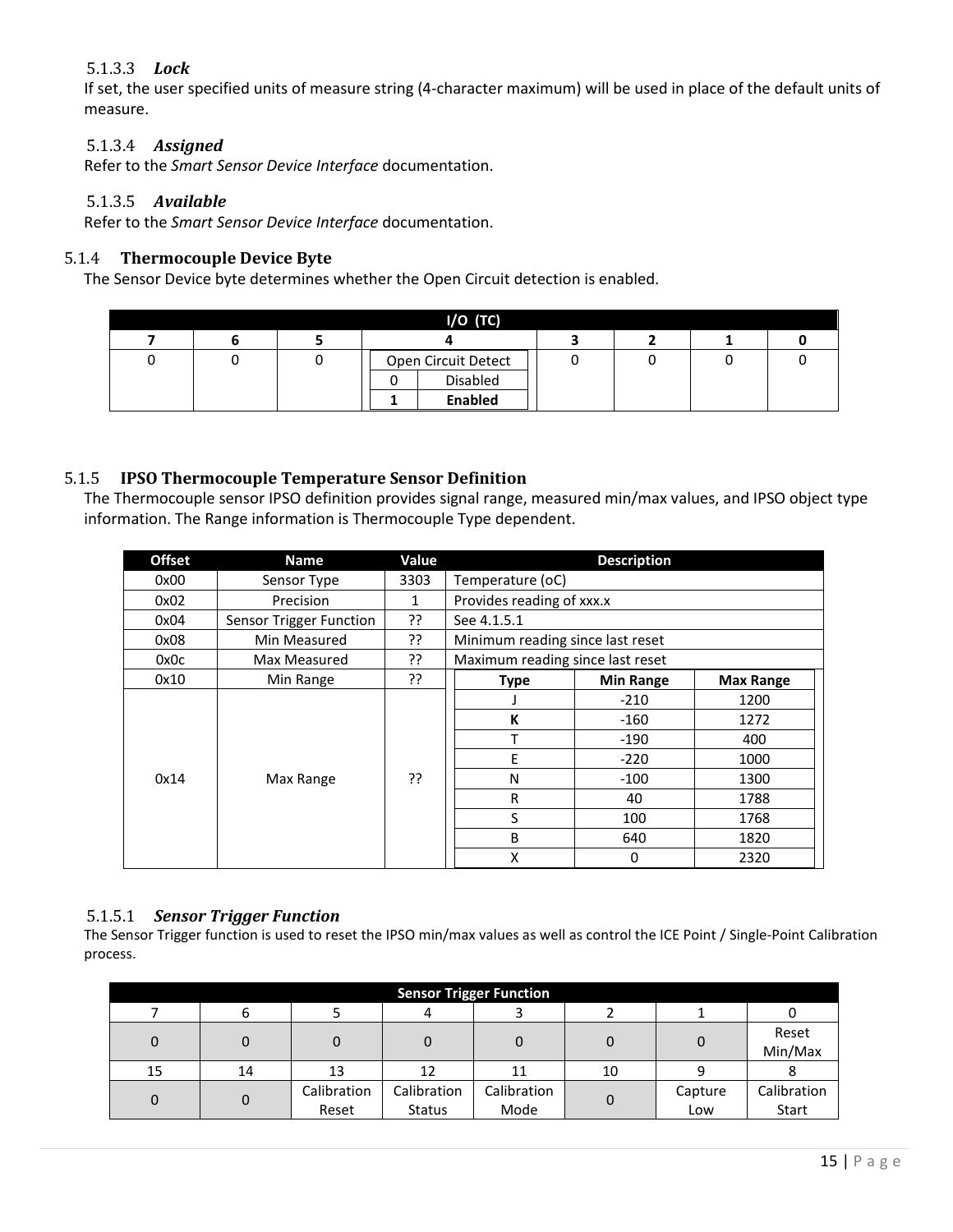<span id="page-15-7"></span>The Calibration mode is entered by writing a 1 to the Calibration Mode bit. While in the calibration mode the calibration registers may be accessed, the Capture may be used to capture real time value and the Calibration Start may be set.

When the Calibration Start bit is set the Calibration Status bit will remain set until the calibration process is complete.

Setting the Calibration Reset bit will clear the calculated Offset values.

#### <span id="page-15-0"></span>**5.2 RTD Descriptor**

The RTD Input interface provides interfaces to type 100, 500 and 1000 ohm 385 Curve, 100 ohm 392 Curve and 100 ohm 3916 Curve RTD devices in 2, 3 and 4 wire configurations. A single RTD connection is supported. The Sensor Configuration and Sensor Device fields may be written to provide control of the overall function of the channel and the RTD type used.

| <b>Offset</b> | <b>Name</b>      | Value   | <b>Description</b>         |
|---------------|------------------|---------|----------------------------|
| 0x00          | Measurement Type | 0x21    | RTD (Temperature)          |
| 0x01          | Data Type/Format | 0x66    | Float, writeable           |
| 0x02          | Configuration    | 0x4?    | Determines RTD type        |
| 0x03          | Sensor Device    | $0x$ ?? | Determines connection type |
| 0x040x08      | UOMR             | "°C"    | Units of measure           |

#### 5.2.1 **RTD Measurement Types**

<span id="page-15-1"></span>The RTD interface provides a measurement of Temperature in °C.

| <b>Sensor Type</b> | <b>SI Derived</b><br>Units | <b>Measurement</b>     |  |
|--------------------|----------------------------|------------------------|--|
| Nx21               |                            | <b>RTD Temperature</b> |  |

#### <span id="page-15-2"></span>5.2.2 **RTD Input Data Type/Format**

The SP-005 supports extended configuration and provides factory calibration. All data values are returned as 32-bit floating point values.

| <b>RTD Input Data Type</b> |           |           |          |                 |  |  |  |  |  |  |  |
|----------------------------|-----------|-----------|----------|-----------------|--|--|--|--|--|--|--|
|                            |           |           |          |                 |  |  |  |  |  |  |  |
| Smart                      | Sensor    | Factory   | Reserved | Data Type       |  |  |  |  |  |  |  |
| Sensor                     | Writeable | Calibrate |          |                 |  |  |  |  |  |  |  |
|                            |           |           | υ        | $0x06 == FLOAT$ |  |  |  |  |  |  |  |

#### <span id="page-15-3"></span>5.2.2.1 *Data Type*

<span id="page-15-4"></span>The 4-bit Data Type field determines the type of data of the specific sensor.

#### 5.2.2.2 *Factory Calibrate*

The Factory Calibrate bit is used during factory calibration. It is a read only bit that applies to specific sensor types. If set, factory calibration is performed on the raw sensor reading PRIOR to user scaling.

#### <span id="page-15-5"></span>5.2.2.3 *Configurable Enable*

The Configurable bit indicates that the Sensor Configuration and Sensor Device fields may be overwritten by user configuration information. If clear, only the Sensor Configuration LOCK bit may be set, allowing the user to overwrite the Unit of Measure string.

#### <span id="page-15-6"></span>5.2.2.4 *Sensor Writeable*

If the Sensor Writeable bit is set the sensor value may be overwritten with a preset value. This capability is useful in sensors such as up/down counters, where a preset, or possibly a zero value must be written to the sensor value.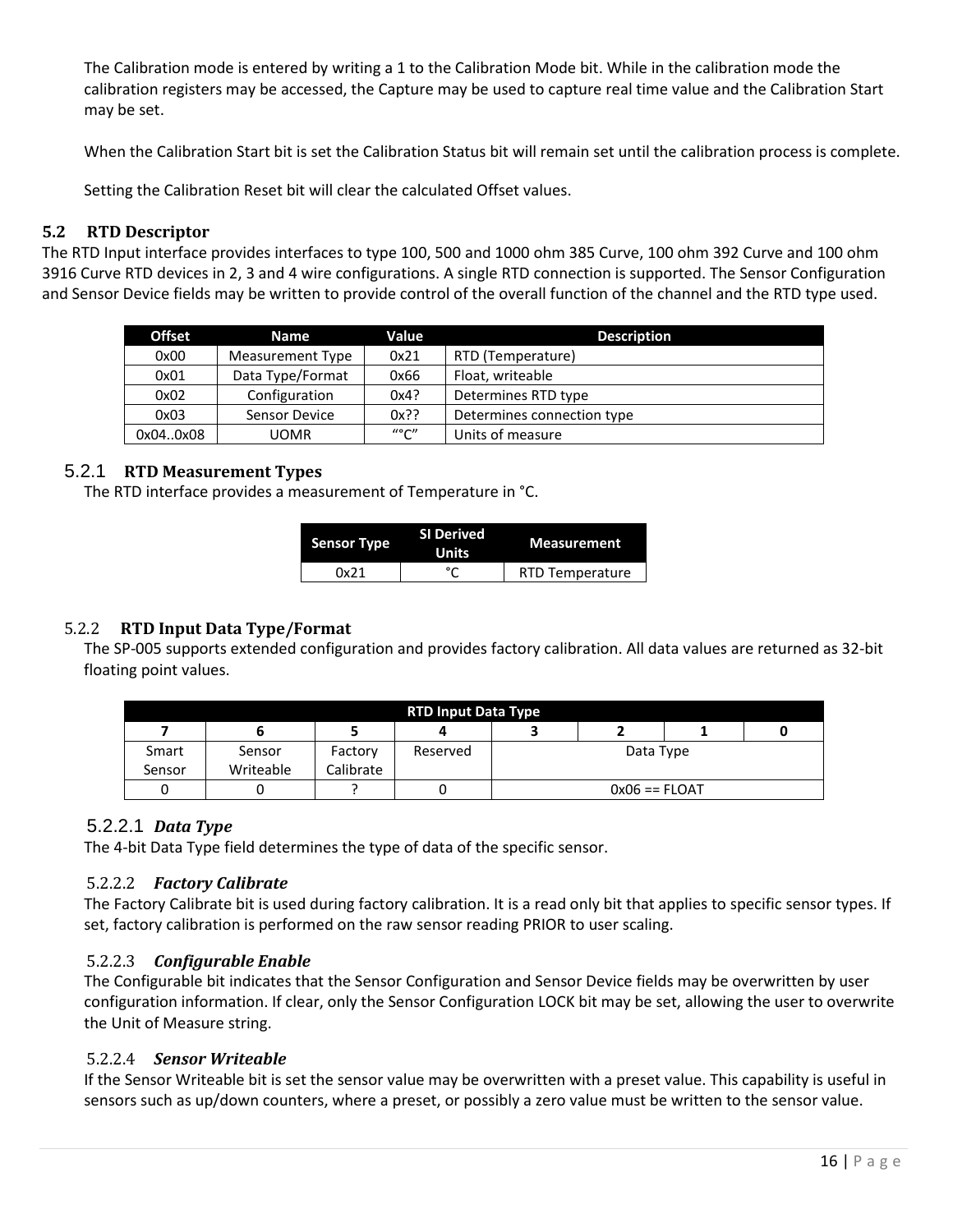#### 5.2.2.5 *Smart Sensor*

Refer to the *Smart Sensor Device Interface* documentation.

#### <span id="page-16-0"></span>5.2.3 **RTD Configuration**

| <b>RTD Configuration</b> |          |                         |      |                     |           |  |  |  |  |  |  |
|--------------------------|----------|-------------------------|------|---------------------|-----------|--|--|--|--|--|--|
|                          |          |                         |      |                     |           |  |  |  |  |  |  |
| Available                | Assigned | Apply<br><b>Scaling</b> | Lock | Sensor Type (Range) |           |  |  |  |  |  |  |
|                          | ∗        |                         |      |                     | See Below |  |  |  |  |  |  |

#### <span id="page-16-1"></span>5.2.3.1 *Sensor Type / Range*

| <b>Sensor Type</b> | <b>Sensor Input Type (Range)</b> |      | <b>Measurement Type</b> |
|--------------------|----------------------------------|------|-------------------------|
| 0x00               | 100 Ohm, 385 Curve               | 0x21 | Temperature (°C)        |
| 0x01               | 500 Ohm, 385 Curve               | 0x21 | Temperature (°C)        |
| 0x02               | 1000 Ohm, 385 Curve              | 0x21 | Temperature (°C)        |
| 0x03               | 100 Ohm, 392 Curve               | 0x21 | Temperature (°C)        |
| 0x04               | 100 Ohm, 3916 Curve              | 0x21 | Temperature (°C)        |

#### <span id="page-16-2"></span>5.2.3.2 *Apply Scaling*

If set, the user defined Offset and Gain values will be used to adjust the sensor reading:

Result = (Raw Reading \* Gain) + Offset

#### <span id="page-16-3"></span>5.2.3.3 *Lock*

If set, the user specified units of measure string (4-character maximum) will be used in place of the default units of measure.

#### <span id="page-16-4"></span>5.2.3.4 *Assigned*

<span id="page-16-5"></span>Refer to the *Smart Sensor Device Interface* documentation.

#### 5.2.3.5 *Available*

Refer to the *Smart Sensor Device Interface* documentation.

#### <span id="page-16-6"></span>5.2.4 **RTD Input Sensor Device**

The Sensor Device field determines the connector signal configuration.

| $I/O$ (RTD) |                       |   |   |  |  |  |                       |  |  |  |
|-------------|-----------------------|---|---|--|--|--|-----------------------|--|--|--|
|             |                       | 4 | 3 |  |  |  | <b>Description</b>    |  |  |  |
|             |                       |   |   |  |  |  | Not Available/Used    |  |  |  |
|             |                       |   |   |  |  |  | 2 Wire, configuration |  |  |  |
|             | 3 Wire, configuration |   |   |  |  |  |                       |  |  |  |
|             |                       |   |   |  |  |  | 4 Wire, configuration |  |  |  |

#### <span id="page-16-7"></span>5.2.5 **RTD Input Connector**

|             |                    | M12-4 Connector Pins |    |    |    |  |
|-------------|--------------------|----------------------|----|----|----|--|
| $A$ (bit 6) | <b>Description</b> |                      |    |    | 4  |  |
| 0x00        | Wiring Option #1   | S+                   | P+ | P- |    |  |
| 0x01        | Wiring Option #2   | S+                   |    | P- | P+ |  |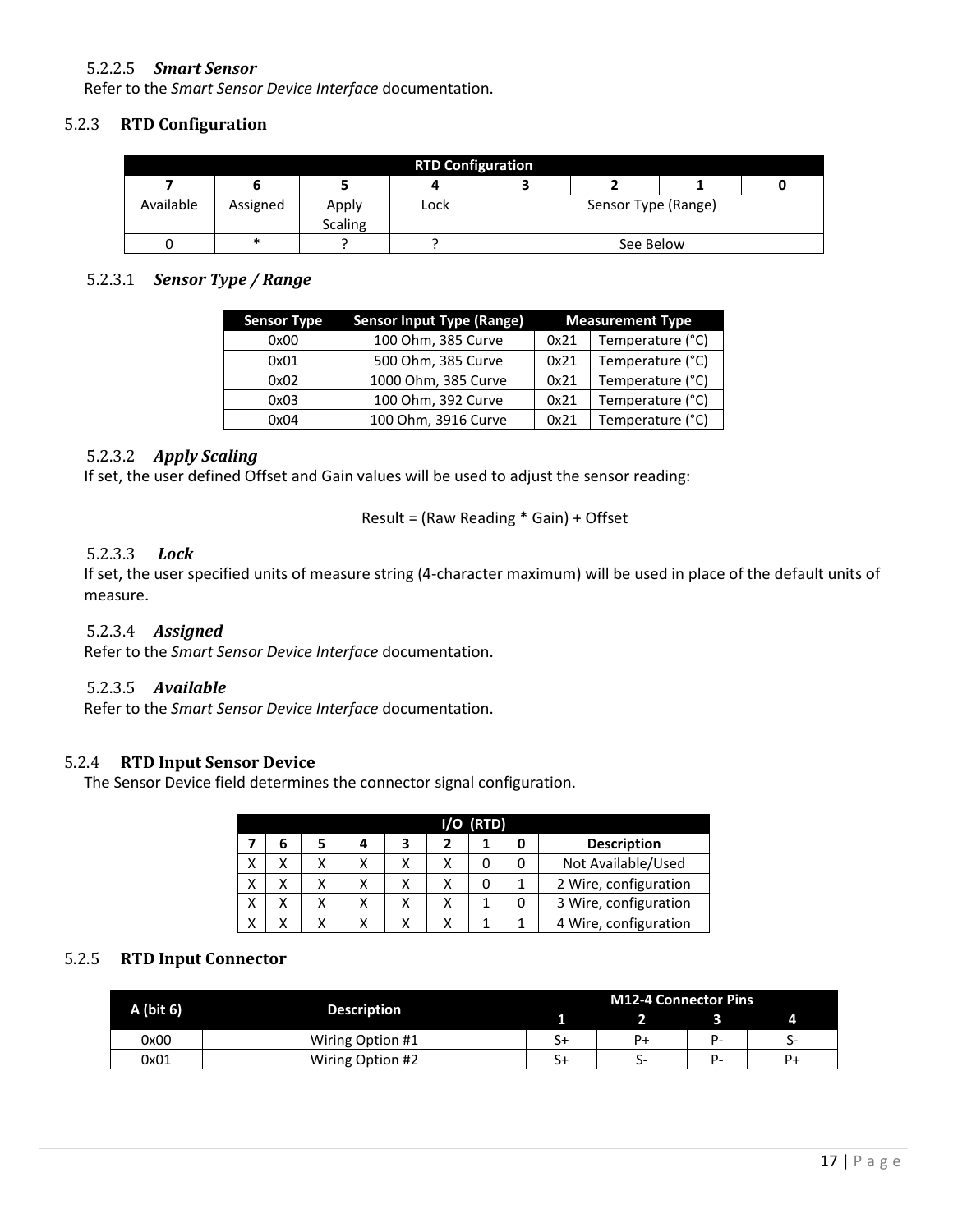#### <span id="page-17-0"></span>5.2.6 **RTD IPSO Definition**

The RTD sensor IPSO definition provides signal range, measured min/max values, IPSO object type information. The Min / Max range values depend on the type of RTD.

| <b>Offset</b> | <b>Name</b>             | Value        | <b>Description</b>                            |                               |                         |  |  |
|---------------|-------------------------|--------------|-----------------------------------------------|-------------------------------|-------------------------|--|--|
| 0x00          | Sensor Type             | 3303         | Temperature (°C)                              |                               |                         |  |  |
| 0x02          | Precision               | $\mathbf{1}$ | Provides reading of xxx.x                     |                               |                         |  |  |
| 0x04          | Sensor Trigger Function | ??           | See 4.2.6.1                                   |                               |                         |  |  |
| 0x08          | Min Measured            | ??           | Minimum reading since last reset              |                               |                         |  |  |
| 0x0c          | Max Measured            | ??           | Maximum reading since last reset              |                               |                         |  |  |
| 0x10          | Min Range               | ??           | <b>Type</b><br>385 / 100 ohm<br>385 / 500 ohm | Min Range<br>$-200$<br>$-200$ | Max Range<br>850<br>850 |  |  |
|               |                         |              | 385 / 1000 ohm<br>392 / 100 ohm               | $-200$<br>$-200$              | 850<br>660              |  |  |
| 0x14          | Max Range               |              | 3916 / 100 ohm                                | $-200$                        | 660                     |  |  |

#### <span id="page-17-1"></span>5.2.6.1 *Sensor Trigger Function*

The Sensor Trigger function is used to reset the IPSO min/max values.

| <b>Sensor Trigger Function</b> |    |  |  |  |  |  |                  |  |  |  |
|--------------------------------|----|--|--|--|--|--|------------------|--|--|--|
|                                |    |  |  |  |  |  |                  |  |  |  |
|                                |    |  |  |  |  |  | Reset<br>Min/Max |  |  |  |
| 15                             | 14 |  |  |  |  |  |                  |  |  |  |
|                                |    |  |  |  |  |  |                  |  |  |  |

#### <span id="page-17-2"></span>**5.3 Digital Input / Output Interface**

The DIO Interface provides 2 digital inputs which are hardwired to the Digital outputs. These may be used to detect the state of external switches (output off) or to monitor the state of the outputs. The DIO Input descriptor is at base addresses 0x0068.

#### <span id="page-17-3"></span>5.3.1 **DIO Descriptor**

| <b>Offset</b> | <b>Name</b>      | Value | <b>Description</b>                    |
|---------------|------------------|-------|---------------------------------------|
| 0x00          | Sensor Type      | 0x18  | Digital Type (Bit mapped)             |
| 0x01          | Data Type/Format | 0x46  | Configurable, Float type              |
| 0x02          | Configuration    | 0x23  | Scaling applied, Bits 0 and 1 enabled |
| 0x03          | Sensor Device    | 0x0f  | DIN bits enabled / inverted           |
| 0x040x08      | <b>UOMR</b>      | "DIN" | Units of measure                      |

#### <span id="page-17-4"></span>5.3.1.1 *DIO Sensor Type*

<span id="page-17-5"></span>The interface provides a bit mapped input of the 2 digital signal lines.

|      | <b>Sensor Type SI Derived Units</b> | <b>Measurement</b>        |
|------|-------------------------------------|---------------------------|
| 0x18 | DIN                                 | Bit mapped digital inputs |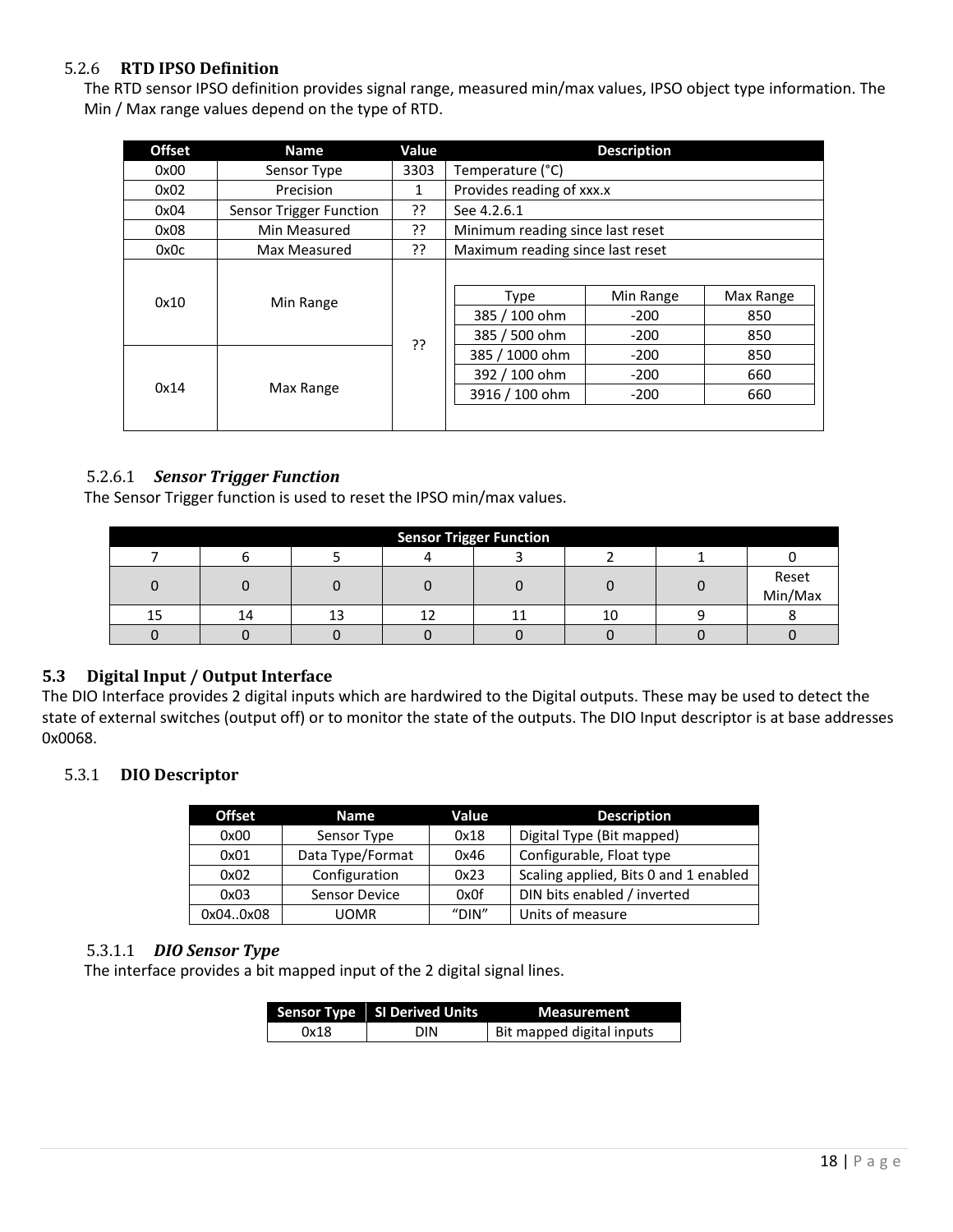| <b>DIO Data Type</b> |                       |                          |          |  |           |  |  |  |  |
|----------------------|-----------------------|--------------------------|----------|--|-----------|--|--|--|--|
|                      |                       |                          |          |  |           |  |  |  |  |
| Smart Sensor         | Sensor Writable       | <b>Factory Calibrate</b> | reserved |  | Data Type |  |  |  |  |
|                      | $6 ==$ Floating point |                          |          |  |           |  |  |  |  |

<span id="page-18-0"></span>**Note:** Please refer to the Smart Sensor Interface Technical Guide for more information regarding this descriptor.

#### 5.3.1.3 *Data Type*

<span id="page-18-1"></span>The 4-bit Data Type field determines the type of date of the specific sensor.

#### 5.3.1.4 *Factory Calibrate*

<span id="page-18-2"></span>The Factory Calibrate bit is not used for DIO types.

#### 5.3.1.5 *Sensor Writeable*

If the Sensor Writeable bit is set the sensor value may be overwritten with a preset value. This capability is useful in sensors such as up/down counters, where a preset, or possibly a zero value must be written to the sensor value.

#### <span id="page-18-3"></span>5.3.1.6 *Smart Sensor*

Refer to the *Smart Sensor Device Interface* documentation.

#### <span id="page-18-4"></span>5.3.2 **DIO Input Configuration**

|           | <b>DIO Input Configuration</b> |                         |      |  |                              |  |  |  |  |  |
|-----------|--------------------------------|-------------------------|------|--|------------------------------|--|--|--|--|--|
|           |                                |                         |      |  |                              |  |  |  |  |  |
| Available | Assigned                       | Apply<br><b>Scaling</b> | Lock |  | <b>Sub Channel Selection</b> |  |  |  |  |  |
|           |                                |                         |      |  | $0x03 == bits 0$ and 1       |  |  |  |  |  |

#### <span id="page-18-5"></span>5.3.2.1 *Lock*

<span id="page-18-6"></span>If set, the user specified units of measure string (4-character maximum) will be used in place of the default **DIN.**

#### 5.3.2.2 *Apply Scaling*

If set, the user defined Offset and Gain values will be used to adjust the sensor reading: Result = (Raw Reading \* Gain) + Offset

#### <span id="page-18-7"></span>5.3.2.3 *Assigned*

The Assigned bit will always read as 0. Refer to the *Smart Sensor Device Interface* documentation for further information.

#### <span id="page-18-8"></span>5.3.2.4 *Available*

<span id="page-18-9"></span>The Available bit will always read as 0. Refer to the *Smart Sensor Device Interface* documentation for further information.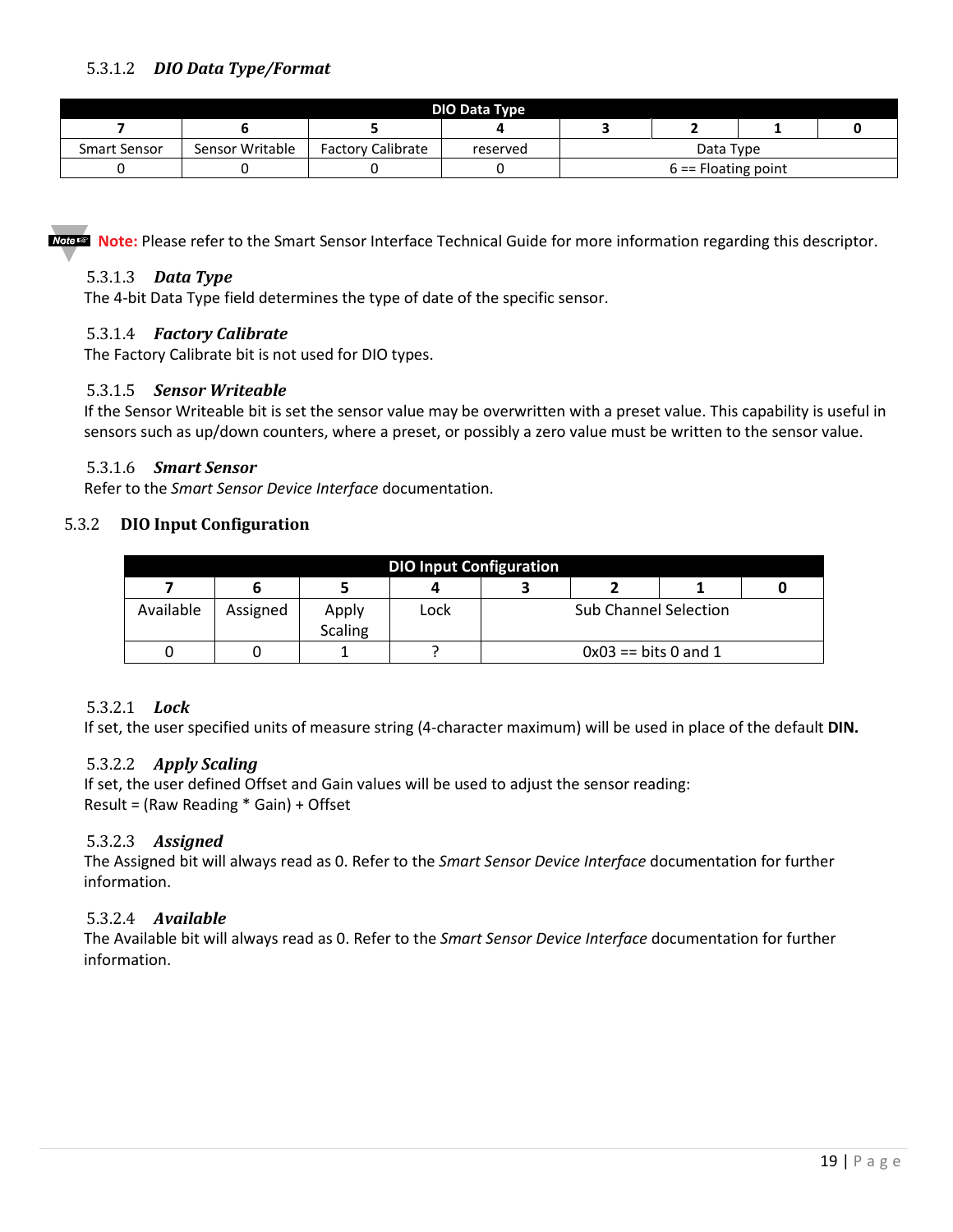#### 5.3.3 **DIO Device Configuration**

The DIO Device Configuration allows enabling each of the 2 input bits and selecting whether the input is active HIGH or active LOW. If the Invert Bit is set the signal will be Active Low.

| <b>DIO Device Configuration</b> |  |          |  |                  |               |               |                  |  |  |
|---------------------------------|--|----------|--|------------------|---------------|---------------|------------------|--|--|
|                                 |  |          |  |                  |               |               |                  |  |  |
|                                 |  | Reserved |  | DIN <sub>1</sub> |               |               | DIN <sub>0</sub> |  |  |
|                                 |  |          |  | <b>ENABLE</b>    | <b>INVERT</b> | <b>ENABLE</b> | <b>INVERT</b>    |  |  |
|                                 |  |          |  |                  |               |               |                  |  |  |

#### <span id="page-19-0"></span>5.3.4 **DIO IPSO Definition**

The DIO input IPSO definition provides signal range, measured min/max values, IPSO object type information. The SP-010 DIO IPSO definition is at base address 0x08a8.

| <b>Offset</b> | <b>Name</b>             | Value | <b>Description</b>                  |
|---------------|-------------------------|-------|-------------------------------------|
| 0x00          | Sensor Type             | 3349  | <b>Bit Mapped Digital</b>           |
| 0x02          | Precision               | 0     | Provides reading of xxx             |
| 0x04          | Sensor Trigger Function | ??    | See section Sensor Trigger Function |
| 0x08          | Min Measured            | ??    | Minimum reading since last reset    |
| 0x0c          | Max Measured            | ??    | Maximum reading since last reset    |
| 0x10          | Min Range               | 0     | Minimum reading                     |
| 0x14          | Max Range               | 3     | Maximum reading                     |

#### <span id="page-19-1"></span>5.3.4.1 *Sensor Trigger Function*

The Sensor Trigger function is used to reset the IPSO min/max values.

<span id="page-19-2"></span>

| <b>Sensor Trigger Function</b> |   |  |  |  |    |  |                  |  |  |
|--------------------------------|---|--|--|--|----|--|------------------|--|--|
|                                |   |  |  |  |    |  |                  |  |  |
|                                |   |  |  |  |    |  | Reset<br>Min/Max |  |  |
| 15                             | 4 |  |  |  | 10 |  |                  |  |  |
|                                |   |  |  |  |    |  |                  |  |  |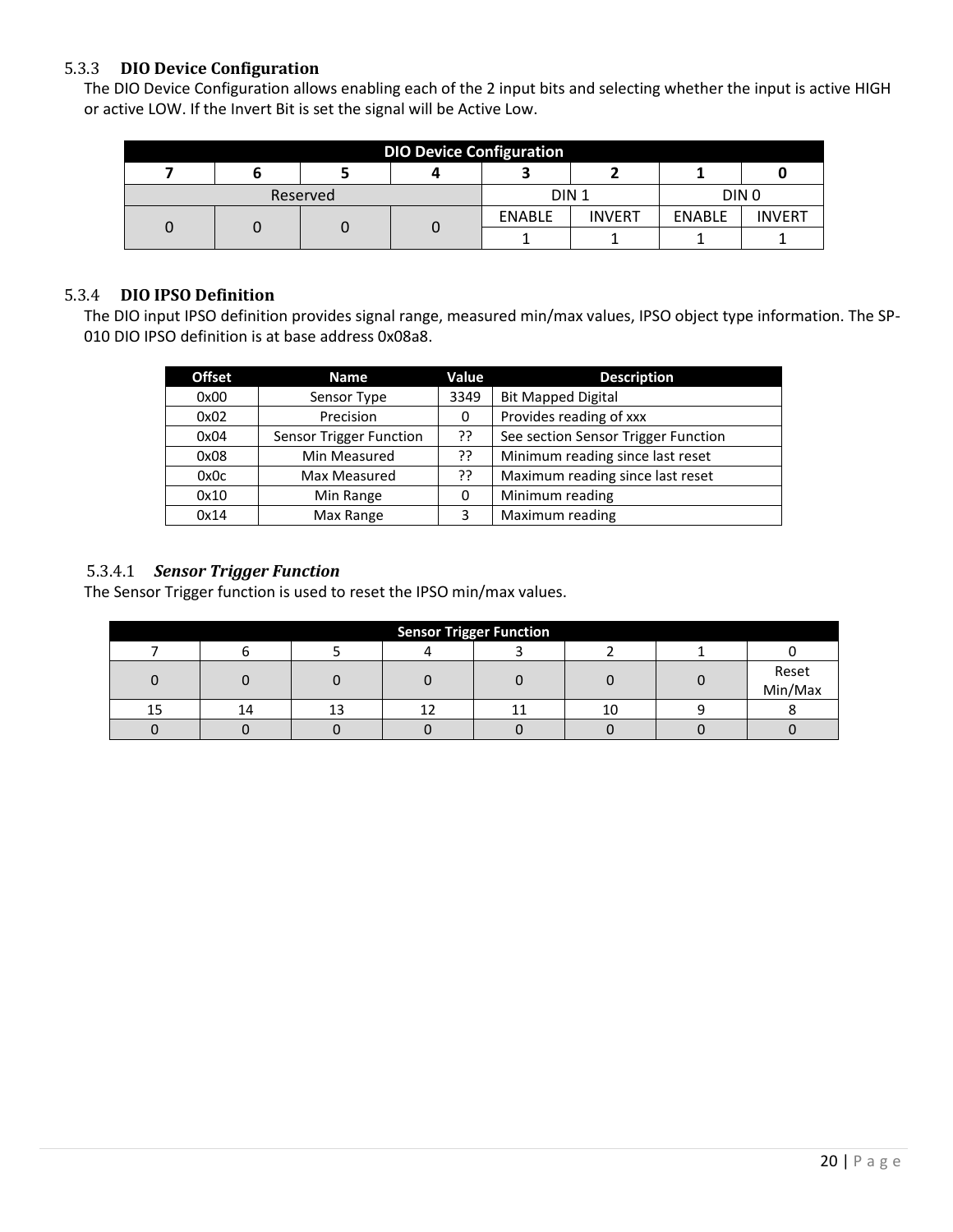#### 5.3.5 **DIO Input Circuitry**

The DIO input circuitry shares the output circuitry. The internal processor drives the Output Control signal to turn on the output driver which will force the output LOW. When the state of the DIO input signal is to be read the processor applies 3.0  $V_{DC}$  to the Input Bias signal and reads the level detected at the Input Sense. If the output is inactive, an external signal may be used to force the input level LOW. A diode provides protection of external positive voltages, allowing the Output driver to activate loads greater than the internal 3.3  $V_{DC}$ .

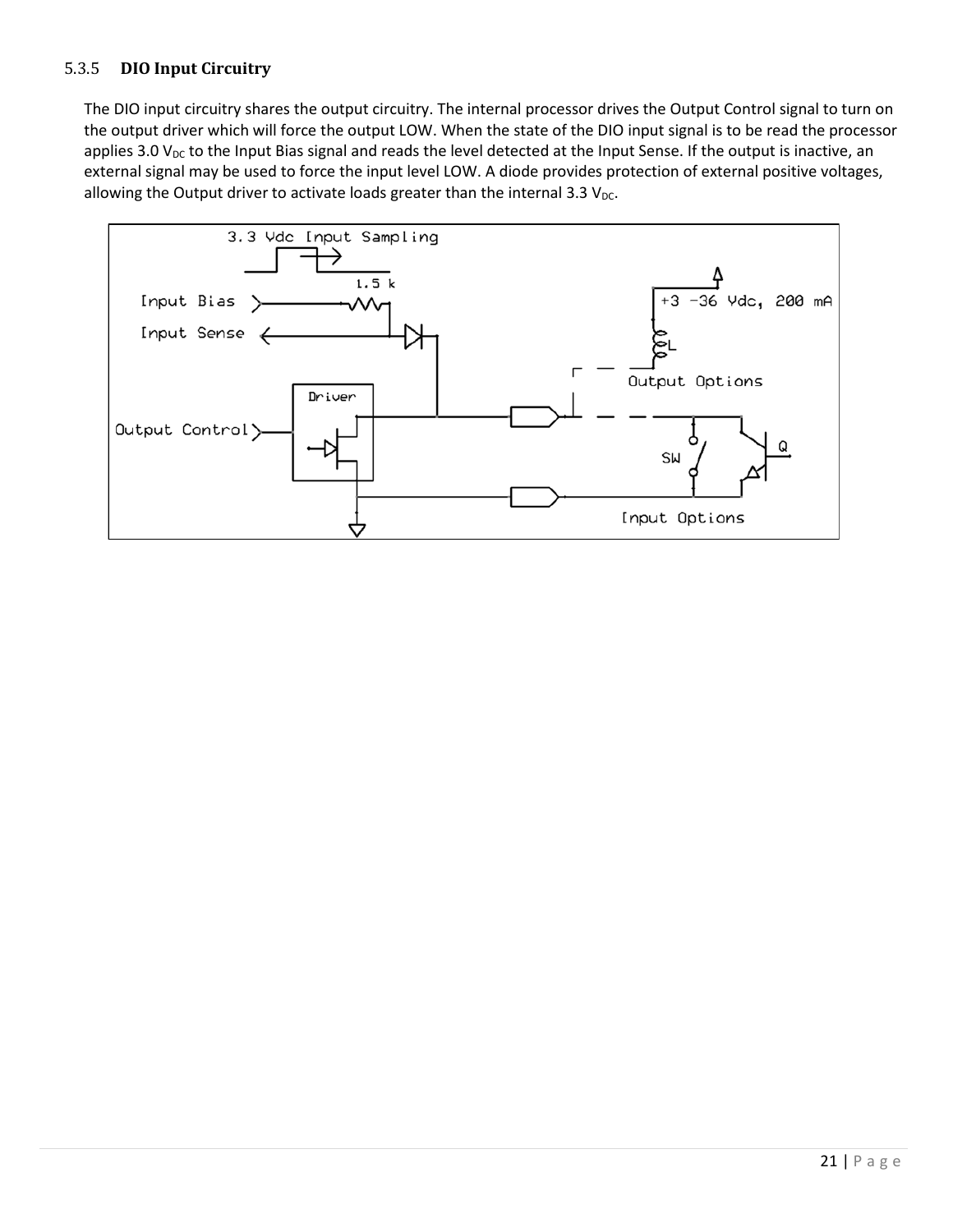#### <span id="page-21-0"></span>**5.4 Outputs**

Two output signals are available which may be configured for ON/OFF or PWM outputs through the Output Configuration registers 0x0124 and 0x0126 (Modbus 0xf092 and 0xf093).



**Note:** The Output Drive Type (Open Drain, inverting driver) is fixed.

| <b>Outputs</b>                        |               |                         |                     |                             |                 |                    |              |   |   |   |   |
|---------------------------------------|---------------|-------------------------|---------------------|-----------------------------|-----------------|--------------------|--------------|---|---|---|---|
| 6<br>7                                |               | 5                       | 4                   | 3                           | $\overline{2}$  | 1                  |              |   | 0 |   |   |
| Output Driver                         |               |                         | <b>Active State</b> |                             | <b>PWM Rate</b> |                    |              |   |   |   |   |
| $\mathbf 0$                           |               | Open Drain, Non         |                     | LOW<br>0                    |                 |                    | 100 Hz       | 0 |   | 0 |   |
|                                       |               | inverting Driver        |                     | $\mathbf{1}$<br><b>HIGH</b> |                 |                    | 10 Hz        | 0 |   | 1 |   |
| $\mathbf{1}$<br>Open Drain, Inverting |               |                         |                     |                             |                 | 1 Hz               | $\mathbf{1}$ |   | 0 |   |   |
|                                       | <b>Driver</b> |                         |                     |                             |                 |                    | $0.1$ Hz     | 1 |   | 1 |   |
|                                       |               |                         |                     |                             |                 |                    |              |   |   |   |   |
| 3<br>Open Drain,                      |               |                         |                     |                             |                 |                    |              |   |   |   |   |
|                                       |               | <b>Inverting Driver</b> |                     |                             |                 |                    |              |   |   |   |   |
| 15                                    |               | 14                      | 13                  | 12                          | 11              | 10                 | 9            |   |   | 8 |   |
|                                       |               |                         |                     |                             |                 | <b>Output Type</b> |              |   |   |   |   |
|                                       |               |                         |                     |                             | Null            |                    |              | 0 | 0 | 0 | 0 |
|                                       |               |                         |                     |                             |                 | ON/OFF             |              | 0 | 0 | 0 | 1 |
|                                       |               |                         |                     |                             | <b>PWM</b>      |                    |              | 0 | 0 | 1 | 0 |
|                                       |               |                         |                     |                             |                 | Reserved           |              | X | 1 | X | x |
|                                       |               |                         |                     |                             |                 |                    |              | 1 | X | X | x |

#### <span id="page-21-1"></span>5.4.1 **PWM Rate**

The SP-005 probe outputs support the following PWM frequencies:

| <b>PWM Rate</b> | <b>Name</b> | <b>Description</b>                                                                                     |  |  |
|-----------------|-------------|--------------------------------------------------------------------------------------------------------|--|--|
| 100 Hz<br>0     |             | PWM signal has constant 100 Hertz frequency (10<br>msec repetition rate) with $0 - 100$ % duty cycle   |  |  |
| 1               | 10 Hz       | PWM signal has constant 10 Hertz frequency (100<br>msec repetition rate) with $0 - 100$ % duty cycle   |  |  |
| $\mathcal{P}$   | 1 Hz        | PWM signal has constant 1 Hertz frequency (1 second<br>repetition rate) with $0 - 100$ % duty cycle    |  |  |
| 3<br>$0.1$ Hz   |             | PWM signal has constant 0.1 Hertz frequency (10<br>second repetition rate) with $0 - 100$ % duty cycle |  |  |

#### <span id="page-21-2"></span>5.4.2 **Active State**

The SP-005 probe outputs may be configured as Active HIGH or Active LOW. When set to 1 (Active HIGH), the output will be high impedance when active. When set to 0 (Active LOW), the output will be low impedance when active. The Factory reset value is 0.

#### <span id="page-21-3"></span>5.4.3 **Output Drive**

The Output Drive is permanently set to 3, indicating that the output is configured as an Open Drain driver, allowing the DIN signal to override and read back the state of the output signal.

#### <span id="page-21-4"></span>5.4.4 **Output Type**

The SP-005 probe supports NULL (0), ON/OFF (1) or PWM (2) outputs. When set to NULL the output signal will be left in a high impedance state. When set to ON/OFF the Rate information has no affect.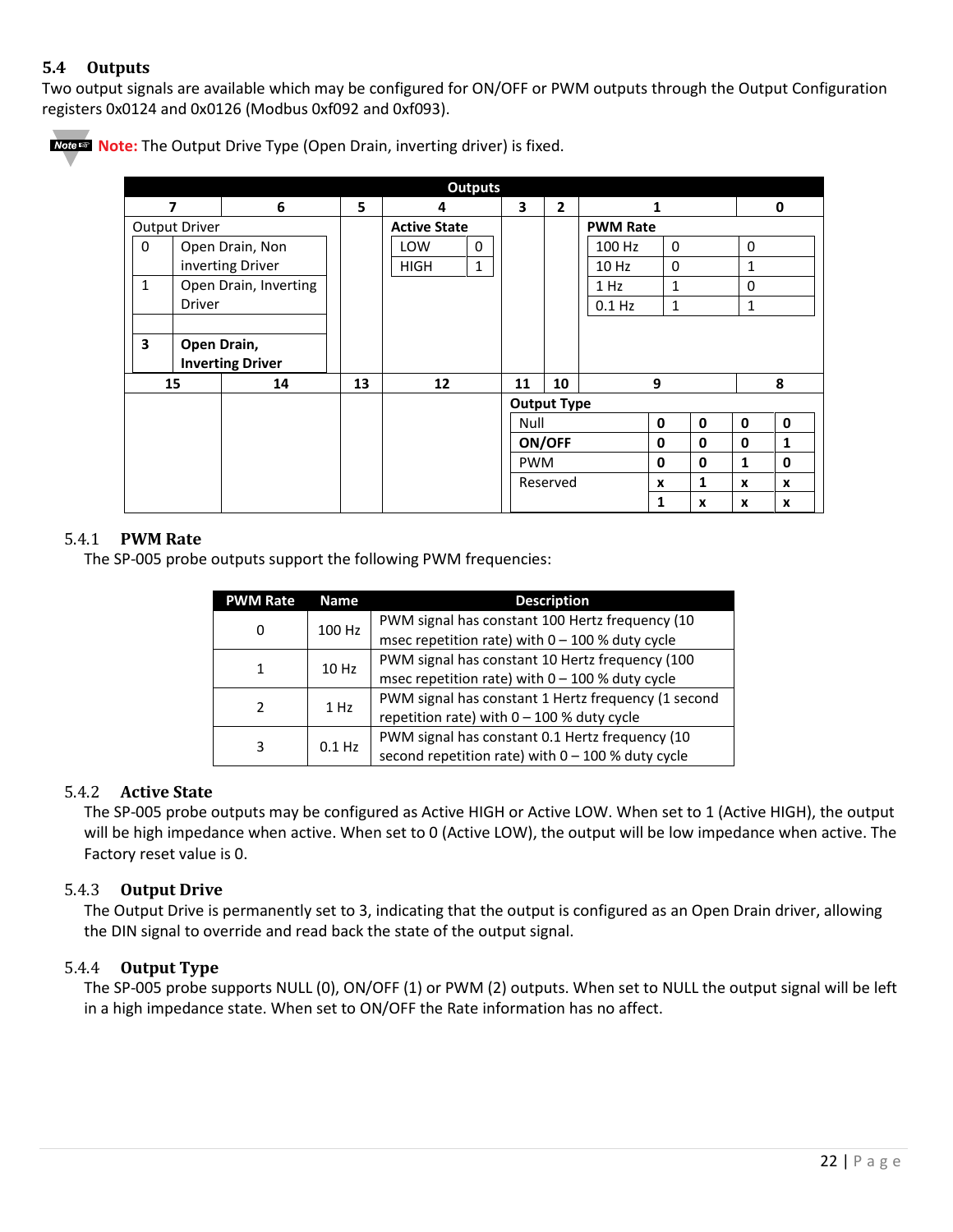## <span id="page-22-0"></span>**6 Specifications**

#### **INPUT POWER**

*Voltage:* 2.8 V<sub>DC</sub> - 3.3 V<sub>DC</sub>

#### **DIO DIGITAL INPUTS**

 $V_{inHighThreshold} = 2.2 V_{MAX}$  $V_{\text{inLowThreshold}} = 0.3 V_{\text{MIN}}$ 

 $V_{inMAX}$  = 30  $V_{DC}$ 

#### **DIO DIGITAL OUTPUTS**

2x Open Drain 100 mA max

 $V_{MAX} = 30 V_{DC}$ 

#### **ENVIRONMENTAL**

*Operating Temperature:* -40 to 850°C (-40 to 185°F)

*Rating:* IP67 when mated

#### **MECHANICAL**

*Dimensions:* 22.1 mm W x 96.7 mm L (0.87" x 3.80") not including mounting tabs

#### **GENERAL**

#### *Agency Approvals:* CE, EMC 2014/30/EU, LVD 2014/35/EU

*Compatibility:* Compatible with OEG, SYNC configuration software, Layer N Cloud, and Modbus Networks **THERMOCOUPLE ACCURACY TABLE**

| рe | Range            | <b>Accuracy</b> |
|----|------------------|-----------------|
|    | -210°C to 1200°C | $0.4^{\circ}$ C |
| К  | 160°C to 1372°C  | $0.4^{\circ}$ C |
| т  | -190°C to 400°C  | $0.4^{\circ}$ C |
| F  | -200°C to 1000°C | $0.4^{\circ}$ C |
| N  | -100°C to 1300°C | $0.4^{\circ}$ C |
| R  | 40°C to 1788°C   | $0.5^{\circ}$ C |
| S  | 100°C to 1768°C  | $0.5^{\circ}$ C |
| R  | 640°C to 1820°C  | $0.5^{\circ}$ C |
|    | 0°C to 2320°C    | $0.4^{\circ}$ C |

*Temperature Stability @25°C:* 0.04 C/C

#### **RTD ACCURACY TABLE**

| Type        | Range           | <b>Accuracy</b> |
|-------------|-----------------|-----------------|
| 385, 4 Wire | -200°C to 850°C | $0.3^{\circ}$ C |
| 385, 3 Wire | -200°C to 850°C | $0.3^{\circ}$ C |
| 385, 2 Wire | -200°C to 850°C | $0.6^{\circ}$ C |
| 392, 4 Wire | -200°C to 660°C | $0.3^{\circ}$ C |
| 392, 3 Wire | -200°C to 660°C | $0.3^{\circ}$ C |
| 392, 2 Wire | -200°C to 660°C | $0.6^{\circ}$ C |

*Temperature Stability @ 25°C:* 0.01 C/C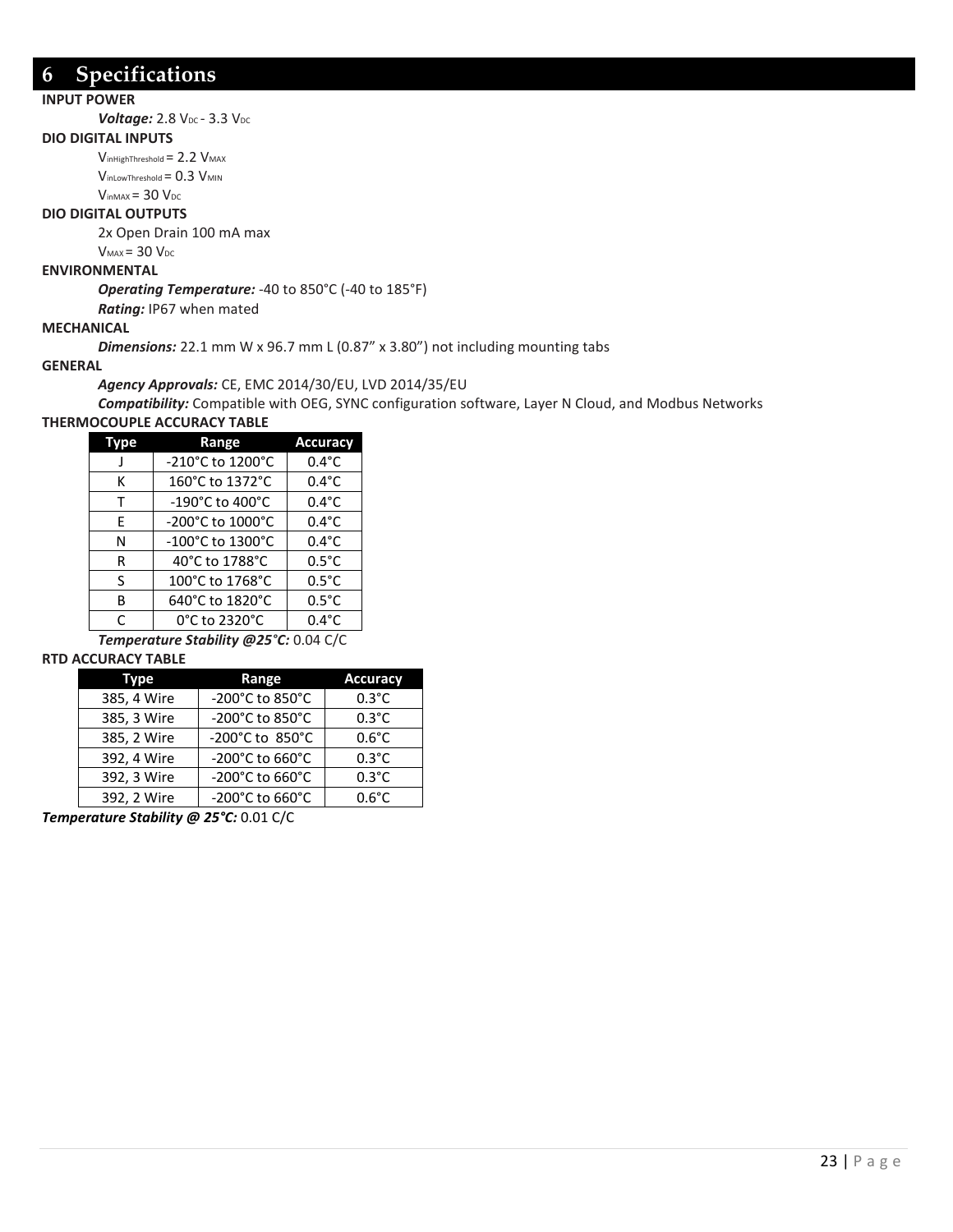## WARRANTY/DISCLAIMER

OMEGA ENGINEERING, INC. warrants this unit to be free of defects in materials and workmanship for a period of 13 months from date of purchase. OMEGA's WARRANTY adds an additional one (1) month grace period to the normal **one (1) year product warranty** to cover handling and shipping time. This ensures that OMEGA's customers receive maximum coverage on each product.

If the unit malfunctions, it must be returned to the factory for evaluation. OMEGA's Customer Service Department will issue an Authorized Return (AR) number immediately upon phone or written request. Upon examination by OMEGA, if the unit is found to be defective, it will be repaired or replaced at no charge. OMEGA's WARRANTY does not apply to defects resulting from any action of the purchaser, including but not limited to mishandling, improper interfacing, operation outside of design limits, improper repair, or unauthorized modification. This WARRANTY is VOID if the unit shows evidence of having been tampered with or shows evidence of having been damaged as a result of excessive corrosion; or current, heat, moisture or vibration; improper specification; misapplication; misuse or other operating conditions outside of OMEGA's control. Components in which wear is not warranted, include but are not limited to contact points, fuses, and triacs.

OMEGA is pleased to offer suggestions on the use of its various products. However, OMEGA neither assumes responsibility for any omissions or errors nor assumes liability for any damages that result from the use of its products in accordance with information provided by OMEGA, either verbal or written. OMEGA warrants only that the parts manufactured by the company will be as specified and free of defects. OMEGA MAKES NO OTHER WARRANTIES OR REPRESENTATIONS OF ANY KIND WHATSOEVER, EXPRESSED OR IMPLIED, EXCEPT THAT OF TITLE, AND ALL IMPLIED WARRANTIES INCLUDING ANY WARRANTY OF MERCHANTABILITY AND FITNESS FOR A PARTICULAR PURPOSE ARE HEREBY DISCLAIMED. LIMITATION OF LIABILITY: The remedies of purchaser set forth herein are exclusive, and the total liability of OMEGA with respect to this order, whether based on contract, warranty, negligence, indemnification, strict liability or otherwise, shall not exceed the purchase price of the component upon which liability is based. In no event shall OMEGA be liable for consequential, incidental or special damages.

CONDITIONS: Equipment sold by OMEGA is not intended to be used, nor shall it be used: (1) as a "Basic Component" under 10 CFR 21 (NRC), used in or with any nuclear installation or activity; or (2) in medical applications or used on humans. Should any Product(s) be used in or with any nuclear installation or activity, medical application, used on humans, or misused in any way, OMEGA assumes no responsibility as set forth in our basic WARRANTY/DISCLAIMER language, and, additionally, purchaser will indemnify OMEGA and hold OMEGA harmless from any liability or damage whatsoever arising out of the use of the Product(s) in such a manner.

## RETURN REQUESTS/INQUIRIES

Direct all warranty and repair requests/inquiries to the OMEGA Customer Service Department. BEFORE RETURNING ANY PRODUCT(S) TO OMEGA, PURCHASER MUST OBTAIN AN AUTHORIZED RETURN (AR) NUMBER FROM OMEGA'S CUSTOMER SERVICE DEPARTMENT (IN ORDER TO AVOID PROCESSING DELAYS). The assigned AR number should then be marked on the outside of the return package and on any correspondence.

The purchaser is responsible for shipping charges, freight, insurance and proper packaging to prevent breakage in transit.

FOR **WARRANTY** RETURNS, please have the following information available BEFORE contacting OMEGA:

- 1. Purchase Order number under which the product was PURCHASED,
- 2. Model and serial number of the product under warranty, and
- 3. Repair instructions and/or specific problems relative to the product.

FOR **NON-WARRANTY** REPAIRS, consult OMEGA for current repair charges. Have the following information available BEFORE contacting OMEGA:

- 1. Purchase Order number to cover the COST of the repair,
- 2. Model and serial number of the product, and
- 3. Repair instructions and/or specific problems relative to the product.

OMEGA's policy is to make running changes, not model changes, whenever an improvement is possible. This affords our customers the latest in technology and engineering.

OMEGA is a trademark of OMEGA ENGINEERING, INC.

© Copyright 2019 OMEGA ENGINEERING, INC. All rights reserved. This document may not be copied, photocopied, reproduced, translated, or reduced to any electronic medium or machine-readable form, in whole or in part, without the prior written consent of OMEGA ENGINEERING, INC.